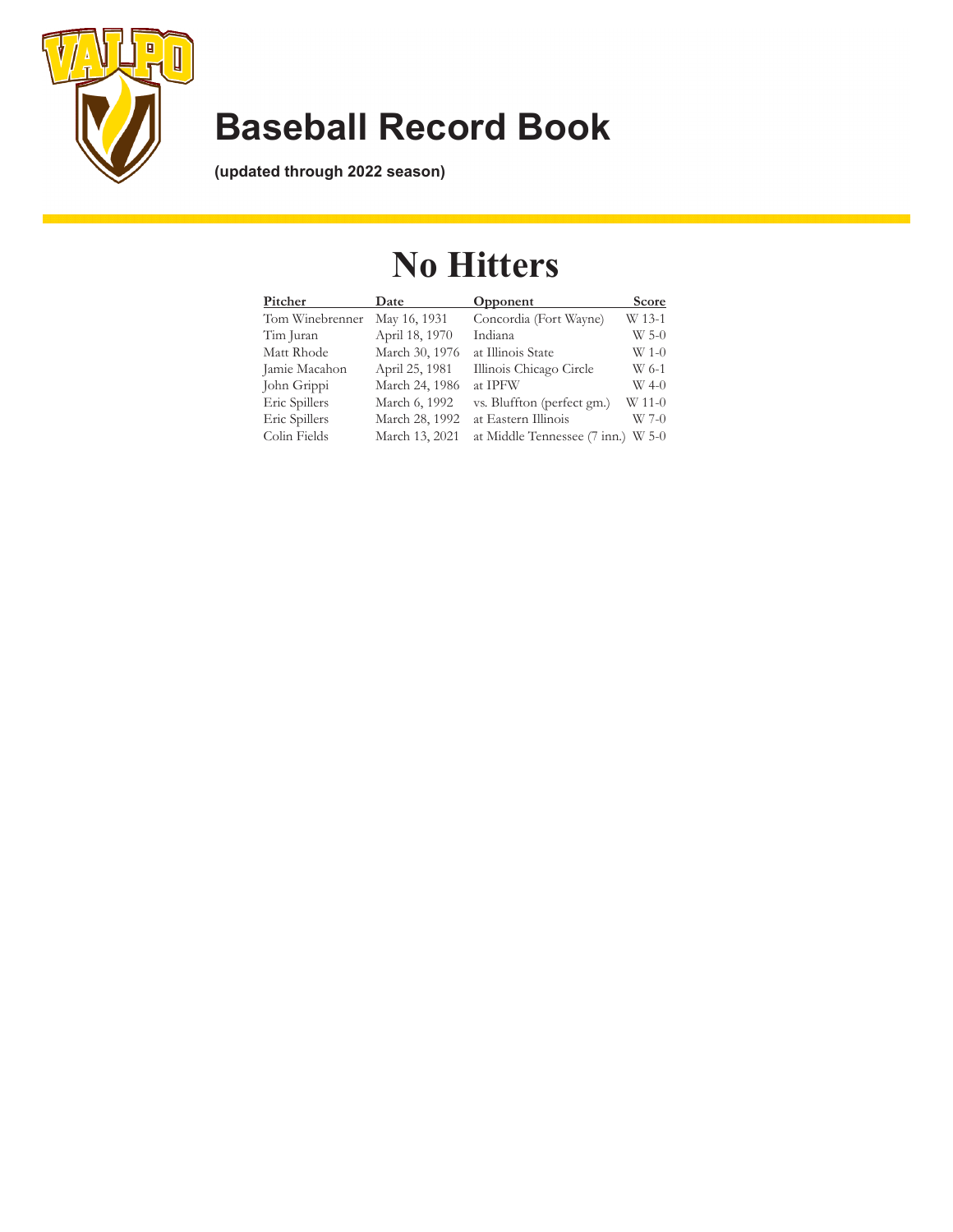

**(updated through 2022 season)**

# **Single Season Hitting Statistical Champions**

| <b>Batting Average</b> |                                           |              |  |
|------------------------|-------------------------------------------|--------------|--|
|                        | (min. 2 AB/team game)                     |              |  |
|                        | Year Player                               | <b>AVG</b>   |  |
|                        | 2022 Nolan Tucker                         | .365         |  |
|                        | 2021 Kaleb Hannahs                        | .296         |  |
|                        | 2020 Riley Dent                           | .311         |  |
|                        | 2019 Chase Dawson                         | .324         |  |
|                        | 2018 Zack Leone                           | .347         |  |
|                        | 2017 Sam Shaikin                          | .317         |  |
|                        | 2016 Nolan Lodden                         | .356         |  |
|                        | 2015 Nate Palace                          | .329         |  |
|                        | 2014 Chris Manning                        | .296         |  |
|                        | Michael Morman                            | .296         |  |
|                        | 2013 Tanner Vavra                         | .330         |  |
|                        | 2012 Spencer Mahoney                      | .348         |  |
|                        | 2011 Andrew Bain                          | .343         |  |
|                        | 2010 Ryan O'Gara                          | .388         |  |
|                        | 2009 Matt Lenski                          | .406         |  |
|                        | 2008 Zach Rodeghero                       | .418         |  |
|                        | 2007 Michael Arensdorf                    | .344         |  |
|                        | 2006 Ryan Manthei                         | .363         |  |
|                        | 2005 Michael Arensdorf                    | .382         |  |
|                        | 2004 Michael Arensdorf                    | .326         |  |
|                        | 2003 Marc Boggio                          | .347         |  |
|                        | 2002 Marc Boggio                          | .320         |  |
|                        | 2001 Mark Pedersen                        | .364         |  |
|                        | 2000 Dan Schrum                           | .339         |  |
|                        | 1999 Mark Pedersen                        | .395         |  |
|                        | 1998 Billy Finn                           | .346         |  |
|                        | 1997 Rob Hadrick                          | .364         |  |
| 1996                   | Rob Hadrick                               | .342         |  |
|                        | 1995 Jamie Sykes                          | .343         |  |
|                        | 1994 Shawn Lemmons                        | .345         |  |
|                        | 1993 Jack Holley                          | .281         |  |
|                        | 1992 Marc Waite                           | .372         |  |
| 1991                   | Joe Luce                                  | .331         |  |
|                        | 1990 Paul Swenson                         | .364         |  |
|                        |                                           | .331         |  |
|                        | 1989 Paul Gose<br>1988 Dave Polonus       | .323         |  |
|                        |                                           | .355         |  |
|                        | 1987 Steve Wigdor                         |              |  |
|                        | 1986 Steve Schank                         | .373         |  |
|                        | 1985 Steve Schank<br>1984 Joe Gersna      | .389         |  |
|                        | 1983 Scott Carter                         | .387<br>.319 |  |
|                        |                                           |              |  |
|                        | 1982 Dave Kaczmarski<br>1981 Tom Delattre | .359         |  |
|                        |                                           | .418         |  |
|                        | 1980 Ted Serbin                           | .361         |  |
|                        | 1979 Lloyd McClendon                      | .386         |  |
|                        | 1978 Ron Rosenbaum                        | .358         |  |
|                        | 1977 Dave Gerlach                         | .404         |  |
|                        | 1976 Robert Skaltsas                      | .424         |  |
|                        | 1975 Robert Skaltsas                      | .352         |  |
|                        | 1974 Robert Skaltsas                      | .338         |  |
|                        | 1973 Faust DeLazzer                       | .296         |  |
|                        | 1972 Garry Puetz                          | .321         |  |
|                        | 1971 Joel Theiss                          | .388         |  |
|                        | 1970 Mark Boese                           | .343         |  |
|                        | 1969 Ray Coley                            | .388         |  |

1968 Don Roedel 1967 Jim Peiper 1966 Russ Steinbeck 1965 Dan Blask 1964 Jim Dimitri 1963 Jack Todhunter 1962 Barry Bruckner 1961 Jack Todhunter 1960 Jack Todhunter 1959 Tom Orton 1958 Tom Orton 1957 Glen Parrish 1956 Gerry Wachholz 1955 Don Johnson 1954 Paul Naumann 1953 Jack Massucci 1952 Conrad Aumann 1951 Hank Meier 1950 Leroy Engert

| .360           |      | Hits                                      |          |
|----------------|------|-------------------------------------------|----------|
| .333           |      | Year Player                               | Hits     |
| <sub>367</sub> |      | 2022 Alex Thurston                        | 56       |
| 391            |      | 2021 Kaleb Hannahs                        | 55       |
| .412           |      | 2020 Riley Dent                           | 19       |
| .382           |      | 2019 Blake Billinger                      | 55       |
| .358           |      | Chase Dawson                              | 55       |
| .317           |      | 2018 Blake Billinger                      | 71       |
| 391            |      | 2017 Sam Shaikin                          | 60       |
| .333           |      | Jake Hanson                               | 60       |
| .457           | 2016 | Nolan Lodden                              | 83       |
| .304           |      | 2015 Spencer Mahoney                      | 73       |
| .383           |      | 2014 Chris Manning                        | 61       |
| .341           |      | Michael Morman                            | 61       |
| .452           |      | 2013 Andrew Bain                          | 73       |
| 373            |      | Tanner Vavra                              | 73       |
| .333           |      | 2012 Andrew Bain                          | 83       |
| 382            |      | 2011 Kyle Gaedele                         | 69       |
| .441           |      | 2010 Kyle Gaedele                         | 88       |
|                |      | 2009 Matt Lenski                          | 69       |
|                |      | 2008 Zach Rodeghero                       | 92       |
|                |      | 2007 Michael Arensdorf                    | 76       |
|                |      | 2006 Kevin Kutansky                       | 63       |
|                |      | 2005 Michael Arensdorf                    | 78       |
|                |      | 2004 Michael Arensdorf                    | 63       |
|                |      | 2003 Marc Boggio                          | 67       |
|                |      | Sean Peickert                             | 67       |
|                |      | 2002 Marc Boggio                          | 58       |
|                |      | 2001 Mark Pedersen                        | 82       |
|                |      | 2000 Chris Moore                          | 67       |
|                |      | 1999 J. J. Swiatkowski                    | 65       |
|                |      | 1998 Billy Finn                           | 64       |
|                |      | 1997 Rob Hadrick                          | 64       |
|                |      | 1996 Rob Hadrick                          | 55       |
|                |      | 1995 Shawn Lemmons                        | 56       |
|                |      | 1994 Shawn Lemmons                        | 58       |
|                |      | 1993 Joe Luce                             | 49       |
|                |      | 1992 Marc Waite                           | 48       |
|                |      | 1991 Joe Luce                             | 60       |
|                |      | 1990 Will Ellerbruch                      | 51       |
|                |      | Ken Manning                               | 51       |
|                |      | 1989 Paul Gose                            | 44       |
|                |      | 1988 Dale Polonus                         | 54       |
|                |      | 1987 Dale Polonus                         | 60       |
|                |      | 1986 Steve Schank                         | 53       |
|                |      | 1985 Steve Schank                         | 70       |
|                |      | 1984 Mike Healey                          | 55       |
|                |      | 1983 Scott Carter                         | 38       |
|                |      | 1982 Dan Gilmore                          | 43       |
|                |      | 1981 Tom Delattre                         | 31       |
|                |      | 1980 Lloyd McClendon                      | 30       |
|                |      | 1979 Lloyd McClendon<br>1978 John Simmons | 32<br>28 |
|                |      |                                           |          |

 Robert Skaltsas 43 Robert Skaltsas 39 Robert Skaltsas 24 Robert Skaltsas 26 Faust DeLazzer 21

|  | 1972 Garry Puetz     | 26 |
|--|----------------------|----|
|  | 1971 Joel Theis      | 26 |
|  | 1970 Mark Boese      | 23 |
|  | 1969 Ray Coley       | 26 |
|  | 1968 Ray Coley       | 28 |
|  | 1967 Vern Curtis     | 20 |
|  | Gerald Pech          | 20 |
|  | 1966 Vern Curtis     | 27 |
|  | 1965 Dan Blask       | 27 |
|  | 1964 James Dimitri   | 28 |
|  | 1963 Jack Todhunter  | 34 |
|  | 1962 James Lass      | 24 |
|  | Barry Bruckner       | 24 |
|  | 1961 Jack Todhunter  | 19 |
|  | 1960 Jack Todhunter  | 18 |
|  | 1959 Tom Orton       | 19 |
|  | 1958 Tom Orton       | 32 |
|  | 1957 Richard Schroer | 8  |
|  | 1956 Paul Naumann    | 18 |
|  | Gerry Wachholz       | 18 |
|  | 1955 Don Johnson     | 15 |
|  | 1954 Paul Naumann    | 19 |
|  | 1953 Jack Massucci   | 19 |
|  | 1952 Conrad Aumann   | 19 |
|  | 1951 Hank Meier      | 21 |
|  | 1950 Leroy Engert    | 26 |
|  |                      |    |
|  |                      |    |
|  |                      |    |
|  |                      |    |
|  |                      |    |
|  |                      |    |
|  |                      |    |
|  |                      |    |
|  |                      |    |
|  |                      |    |
|  |                      |    |
|  |                      |    |
|  |                      |    |
|  |                      |    |
|  |                      |    |
|  |                      |    |
|  |                      |    |
|  |                      |    |
|  |                      |    |
|  |                      |    |
|  |                      |    |
|  |                      |    |
|  |                      |    |
|  |                      |    |
|  |                      |    |
|  |                      |    |
|  |                      |    |

| 6                        | <b>Runs Scored</b>      |      |
|--------------------------|-------------------------|------|
| 6                        | Year Player             | Runs |
| 3                        | 2022 Kaleb Hannahs      | 36   |
| 6                        | 2021 Steven Fitzsimmons | 35   |
| 8                        | 2020 Nolan Tucker       | 9    |
| $\overline{0}$           | 2019 Chase Dawson       | 39   |
| 0                        | 2018 Sam Shaikin        | 54   |
| 7                        | 2017 James Stea         | 44   |
| 7                        | 2016 Nolan Lodden       | 57   |
| 8                        | 2015 Spencer Mahoney    | 50   |
| 4                        | 2014 Spencer Mahoney    | 39   |
| $\overline{\mathcal{L}}$ | 2013 Tanner Vavra       | 43   |
| 4                        | 2012 Tanner Vavra       | 52   |
| 9                        | 2011 Kyle Gaedele       | 53   |
| 8                        | 2010 Kyle Gaedele       | 61   |
| 9                        | 2009 Dan DeBruin        | 38   |
| $\overline{c}$           | 2008 Zach Rodeghero     | 53   |
| 8                        | 2007 Jeff Rickert       | 45   |
| 8                        | 2006 Kevin Kutansky     | 40   |
| 8                        | 2005 Kevin Perri        | 53   |
| 5                        | 2004 Mike Arensdorf     | 48   |
| 9                        | 2003 Eric Snyder        | 48   |
| 9                        | 2002 Marc Boggio        | 35   |
| 9                        | 2001 Mark Pedersen      | 55   |
| $\mathbf{1}$             | 2000 Chris Moore        | 41   |
| 6                        | 1999 J.J. Swiatkowski   | 44   |
|                          | 1998 Billy Finn         | 49   |
|                          | 1997 Rob Hadwick        | 42   |
|                          | 1996 Rob Hadwick        | 44   |
|                          | 1995 Rick O'Connor      | 43   |
|                          | 1994 Rick O'Connor      | 53   |
|                          | 1993 Steve Muller       | 26   |
|                          | 1992 Steve Muller       | 26   |
|                          | 1991 Jeff Snyder        | 33   |
|                          | 1990 Will Ellerbruch    | 43   |
|                          | 1989 Ken Manning        | 31   |
|                          | 1988 Paul Gose          | 46   |
|                          | 1987 Greg Peters        | 34   |
|                          | 1986 Kurt Geese         | 45   |
|                          | 1985 Mike Healey        | 48   |
|                          | 1984 Mike Healey        | 40   |
|                          | 1983 Ron Levitt         | 30   |
|                          | 1982 Scott Carter       | 30   |
|                          | Ron Levitt              | 30   |
|                          | 1981 Tom Delattre       | 18   |
|                          | Mark Staudinger         | 18   |
|                          | 1980 Mark Lemons        | 24   |
|                          | Lloyd McClendon         | 24   |
|                          | 1979 Mark Lemons        | 25   |
|                          | 1978 John Simmons       | 17   |
|                          | 1977 Rick Ferchen       | 37   |
|                          | 1976 Robert Skaltsas    | 24   |
|                          | 1975 Robert Skaltsas    | 13   |
|                          | Ted Hofferth            | 13   |
|                          | 1974 Jim Dermody        | 13   |
|                          | Ted Hofferth            | 13   |
|                          | Mark Lissy              | 13   |
|                          | 1973 Fred Schebor       | 11   |
|                          | 1972 Garry Puetz        | 18   |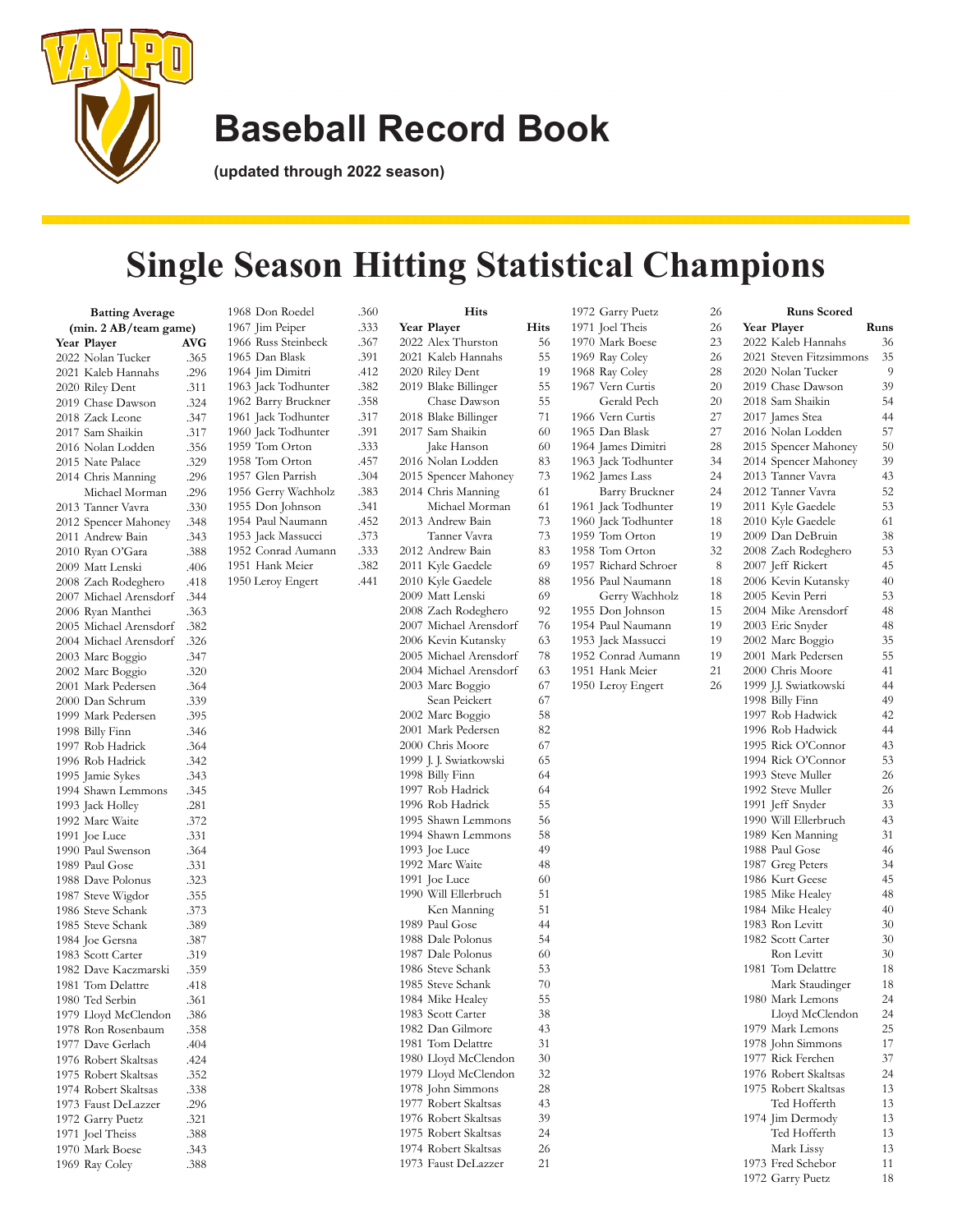

**(updated through 2022 season)**

## **Single Season Hitting Statistical Champions**

| Faust DeLazzer                | 18             |
|-------------------------------|----------------|
| 1971 Joel Theis               | 14             |
| 1970 Mark Rohde               | 8              |
| 1969 Ray Coley                | 21             |
| 1968 Ray Coley                | 19             |
| 1967 Gerald Pech              | 16             |
| Russ Steinbeck                | 16             |
| 1966 Russ Steinbeck           | 23             |
| 1965 Dave Lass                | 20             |
| 1964 Jim Dimitri              | 15             |
| Dave Lass                     | 15             |
| 1963 Jack Todhunter           | 20             |
| 1962 Rudy Kuansky             | 18             |
| 1961 Jack Todhunter           | 17             |
| 1960 Tom Orton                | 15             |
| 1959 Leroy Fehrenkamp         | 16             |
| 1958 Tom Orton                | 18             |
| 1957 Richard Schroer          | $\overline{4}$ |
| 1956 Paul Naumann             | 14             |
| 1955 Don Johnson              | 9              |
| 1954 Don Johnson              | 10             |
| 1953 Conrad Aumann            | 9              |
| Jack Massucci                 | 9              |
| 1952 Don Johnson              | 17             |
| $\mathbf{r}$ and $\mathbf{r}$ |                |

1951 Leroy Engert 20 Leroy Engert 15

| <b>Home Runs</b>                           |                |
|--------------------------------------------|----------------|
| Year Player                                | HR             |
| 2022 Kyle Schmack                          | 7              |
| Brady Renfro                               | 7              |
| 2021 Riley Dent                            | 7              |
| 2020 Riley Dent                            | 1              |
| Nolan Tucker                               | 1              |
| Jeremy Drudge                              | 1              |
| 2019 Sam Shaikin                           | 9              |
| 2018 Sam Shaikin                           | 9              |
| 2017 James Stea                            | 8              |
| Nate Palace                                | 8              |
| 2016 Dan Delaney                           | 8              |
| 2015 Nate Palace                           | 7              |
| 2014 Karch Kowalczyk                       | 5              |
| 2013 Chris Manning                         | 3              |
| 2012 6 tied with                           | $\overline{c}$ |
| 2011 Kyle Gaedele                          | 7              |
| 2010 Kyle Gaedele                          | 7              |
| 2009 Josh Wallace                          | 6              |
| 2008 Josh Wallace<br>2007 Dallas Cawiezell | 11             |
|                                            | 5              |
| 2006 Ryan Manthei                          | 3              |
| 2005 Michael Arensdorf                     | $\overline{4}$ |
| 2004 Eddie Hannan                          | 5              |
| 2003 Jeff Mandsagar                        | 5              |
| 2002 Dan Schrum                            | 13             |
| 2001 Brian Wolotka                         | 18             |
| 2000 J.J. Swiatkowski                      | 9              |
| 1999 J.J. Swiatkowski                      | 14<br>10       |
| 1998 J.J. Swiatkowski<br>1997 Jamie Sykes  | 7              |
| 1996 Billy Finn                            | 9              |
| 1995 Shawn Lemmons                         | 11             |
| 1994 Shawn Lemmons                         | 10             |
| 1993 Joe Luce                              | 5              |
| 1992 Joe Luce                              | 3              |
| 1991 Jeff Snyder                           | 6              |
| 1990 Ken Manning                           | 10             |
| 1989 Ken Manning                           | 9              |
| 1988 Dale Polonus                          | $\overline{4}$ |
| 1987 Dale Polonus                          | 7              |
| 1986 Dale Polonus                          | 8              |
| 1985 Steve Schank                          | 14             |
| 1984 Joe Gersna                            | 6              |
| 1983 Scott Carter                          | 9              |
| 1982 Scott Carter                          | $\overline{4}$ |
| 1981 Joe Carter                            | 4              |
| Jim Donley                                 | 4              |
| 1980 Lloyd McClendon                       | 5              |
| 1979 Lloyd McClendon                       | 7              |
| 1978 Lloyd McClendon                       | 6              |
| 1977 Dave Gerlach                          | 5              |
| Robert Skaltsas                            | 5              |
| Rick Ferchen                               | 5              |
| 1976 7 tied with                           | $\mathbf{1}$   |
| 1975 Robert Skaltsas                       | 5              |
| 1974 Tom Taylor                            | 4              |
|                                            |                |

| 1973 Faust DeLazzer                        | 2              |
|--------------------------------------------|----------------|
| Jay McDowell                               | $\overline{c}$ |
| Ted Hofferth                               | 2              |
| 1972 Faust DeLazzer                        | $\overline{4}$ |
| 1971 4 tied with                           | $\overline{c}$ |
| 1970 5 tied with                           | $\mathbf{1}$   |
|                                            |                |
| 1969 Ray Coley                             | 8              |
| 1968 John Wetsel<br>1967 Bruce Gerke       | 4              |
|                                            | $\overline{c}$ |
| Russ Steinbeck                             | $\overline{c}$ |
| 1966 Russ Steinbeck                        | $\overline{c}$ |
| Fred Stutz                                 | $\overline{c}$ |
| 1965 Dave Lass                             | 3              |
| 1964 Dick Pohlman                          | 6              |
|                                            | $\overline{4}$ |
| 1963 Dick Pohlman                          |                |
| 1962 James Lass                            | 3              |
| 1961 Rudy Kutansky                         | $\mathbf{1}$   |
| Gene West                                  | $\mathbf{1}$   |
| 1960 Tom Orton                             | $\mathbf{1}$   |
| 1959 Richard Beumer                        | $\overline{c}$ |
| Clarence Suedekum                          | $\overline{c}$ |
| 1958 Tom Orton                             | 3              |
| 1957 No Homers                             |                |
| 1956 4 tied with                           | 1              |
|                                            |                |
| 1955 No Homers                             |                |
| 1954 3 tied with                           | 1              |
| 1953 Conrad Auman                          | $\mathbf{1}$   |
| William Thomas                             | $\mathbf{1}$   |
| 1952 Jerry Schoenfeldt                     | $\overline{4}$ |
| 1951 Melvin Puscheck                       | 5              |
|                                            |                |
|                                            | $\mathbf{1}$   |
| 1950 Jerry Schoenfeldt<br>Robert Neuendorf | $\mathbf{1}$   |
|                                            |                |
|                                            |                |
|                                            |                |
|                                            |                |
|                                            |                |
|                                            |                |
|                                            |                |
|                                            |                |
|                                            |                |
|                                            |                |
|                                            |                |
|                                            |                |
|                                            |                |
|                                            |                |
|                                            |                |
|                                            |                |
|                                            |                |
|                                            |                |
|                                            |                |
|                                            |                |
|                                            |                |
|                                            |                |
|                                            |                |
|                                            |                |
|                                            |                |
|                                            |                |
|                                            |                |

|      | Runs Batted In                             |             |
|------|--------------------------------------------|-------------|
|      | Year Player                                | <b>RBIs</b> |
|      | 2022 Brady Renfro                          | 27          |
|      | Kyle Schmack                               | 27          |
|      | 2021 Riley Dent                            | 30          |
|      | 2020 Riley Dent                            | 7           |
|      | 2019 Blake Billinger                       | 40          |
|      | 2018 Blake Billinger                       | 46          |
|      | 2017 Giovanni Garbella                     | 32          |
|      | James Stea                                 | 32          |
|      | 2016 Shea Molitor                          | 53          |
|      | 2015 Nate Palace                           | 39          |
|      |                                            | 34          |
|      | 2014 Karch Kowalczyk<br>2013 John Loeffler |             |
|      | 2012 Elliott Martin                        | 41<br>50    |
|      | 2011 Will Hagel                            | 46          |
|      | 2010 Kyle Gaedele                          | 63          |
|      | 2009 Matt Lenski                           |             |
|      |                                            | 43          |
|      | 2008 Zach Rodeghero                        | 54          |
|      | 2007 Brian Rzepka                          | 31          |
|      | 2006 Ryan Manthei                          | 31          |
|      | 2005 Mike Arensdorf                        | 43          |
|      | 2004 Kevin Kutansky<br>2003 Marc Boggio    | 45          |
|      |                                            | 37          |
|      | 2002 Dan Schrum                            | 31          |
|      | 2001 Brian Wolotka                         | 55          |
|      | 2000 Mark Pedersen                         | 39          |
|      | 1999 J.J. Swiatkowski                      | 44          |
|      | 1998 Todd Poepard                          | 51          |
|      | 1997 Jamie Sykes                           | 41          |
|      | 1996 Billy Finn                            | 37          |
|      | 1995 Jared Hall                            | 43          |
|      | 1994 Shawn Lemmons                         | 53          |
|      | 1993 Joe Luce                              | 29          |
|      | 1992 Marc Waite                            | 30          |
|      | 1991 Joe Luce                              | 29          |
|      | <b>Bob Bortz</b>                           | 29          |
|      | 1990 Ken Manning                           | 44          |
|      | 1989 Ken Manning                           | 30          |
|      | 1988 Dale Polonus                          | 37          |
|      | 1987 Dale Polonus                          | 47          |
|      | 1986 Dale Polonus                          | 36          |
|      | 1985 Steve Schank                          | 58          |
|      | 1984 Kurt Geese                            | 36          |
|      | 1983 Scott Carter                          | 36          |
|      | 1982 Scott Carter                          | 27          |
| 1981 | Tom Delattre                               | 21          |
|      | 1980 Lloyd McClendon                       | 27          |
|      | 1979 Lloyd McClendon                       | 24          |
|      | 1978 Lloyd McClendon                       | 22          |
|      | 1977 Dave Gerlach                          | 25          |
|      | 1976 Robert Skaltsas                       | 27          |
|      | 1975 Robert Skaltsas                       | 17          |
|      | 1974 Jim Dermody                           | 14          |
|      | 1973 Faust DeLazzer                        | 16          |
|      | 1972 Garry Puetz                           | 14          |
|      | 1971 Mark Rohde                            | 15          |
|      | 1970 Mark Rohde                            | 13          |
|      |                                            |             |

|  | 1969 Ray Coley          | 21             |
|--|-------------------------|----------------|
|  | 1968 Ray Coley          | 20             |
|  | 1967 Vern Curtis        | 13             |
|  | Russ Steinbeck          | 13             |
|  | 1966 Vern Curtis        | 20             |
|  | 1965 Dave Lass          | 21             |
|  | 1964 Jim Dimitri        | 16             |
|  | 1963 Dick Pohlman       | 23             |
|  | 1962 Rudy Kutansky      | 18             |
|  | 1961 Leroy Fehrenkamp   | 15             |
|  | 1960 Gene West          | 16             |
|  | 1959 Clarence Suedekum  | 19             |
|  | 1958 Tom Orton          | 18             |
|  | 1957 5 tied with        | $\overline{2}$ |
|  | 1956 Clarence Sudedekum | 12             |
|  | 1955 Don Johnson        | 7              |
|  | 1954 3 tied with        | 5              |
|  | 1953 Conrad Aumann      | 10             |
|  | 1952 Jerry Schoenfeldt  | 16             |
|  | 1951 Hank Meier         | 18             |
|  | 1950 Hank Meier         | 14             |
|  |                         |                |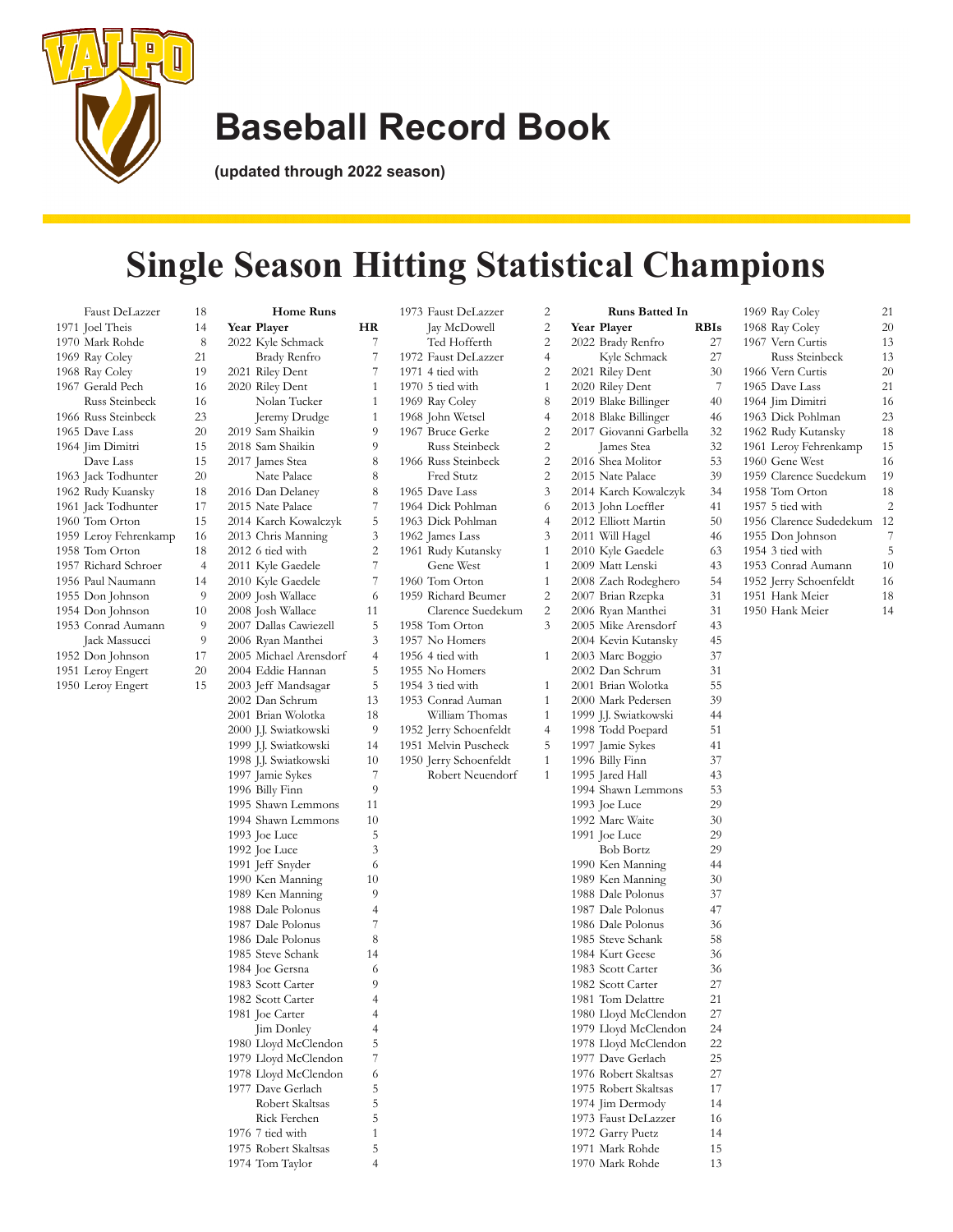

**(updated through 2022 season)**

## **Single Season Pitching Statistical Champions**

|      | <b>Innings Pitched</b>                  |         |
|------|-----------------------------------------|---------|
|      | Year Player                             | Innings |
|      | 2022 Colin Fields                       | 73.2    |
|      | 2021 Colin Fields                       | 59      |
|      | 2020 Trent Turzenski                    | 19      |
|      | Zach Fricke                             | 20      |
|      | 2019 Jon Tieman                         | 88.2    |
|      | 2018 Jon Tieman                         | 98.2    |
|      | 2017 Mario Losi                         | 91      |
|      |                                         |         |
|      | 2016 Dalton Lundeen                     | 98.0    |
|      | 2015 Dalton Lundeen                     | 93.2    |
|      | 2014 Cole Webb                          | 86.1    |
|      | 2013 Chris DeBoo                        | 98.2    |
|      | 2012 Tyler Deetjen                      | 121.1   |
|      | 2011 Damon McCormick 114.1              |         |
|      | 2010 Bryce Shafer                       | 105.1   |
|      | 2009 Bryce Shafer                       | 87.1    |
|      | 2008 Bryce Shafer<br>2007 Harvey Yergin | 70.2    |
|      |                                         | 97      |
|      | 2006 Harvey Yergin                      | 75.1    |
|      | 2005 Harvey Yergin                      | 78      |
|      | 2004 Tom Starck                         | 85.1    |
|      | 2003 Marc Boggio                        | 73.2    |
|      | 2002 Mark Boggio                        | 54.1    |
|      |                                         |         |
|      | 2001 Mason Linderbaum                   | 63      |
|      | 2000 Angus Roy                          | 64.1    |
|      | 1999 Angus Roy                          | 70      |
|      | 1998 Joe Lazewski                       | 70.1    |
|      | 1997 Jim Pomeroy                        | 68      |
|      | 1996 Chip Pettit                        | 72.2    |
|      | 1995 Chuck Donley                       | 82.1    |
|      | 1994 Rick Donley                        | 92.1    |
|      | 1993 Jeff Brooks                        | 91      |
|      | 1992 Eric Spillers                      | 71.2    |
|      | 1991 Eric Spillers                      | 68.1    |
|      | 1990 Shawn Barker                       | 68.2    |
|      | 1989 Shawn Barker                       | 74.1    |
|      | 1988 John Grippi                        | 66.2    |
|      | 1987 Tim Holmes                         | 113.1   |
|      | 1986 John Grippi                        | 86.2    |
|      | 1985 Tim Holmes                         | 84.1    |
|      |                                         |         |
|      | 1984 Pat McMahon                        | 70      |
|      | 1983 Jim Robinson                       | 62      |
|      | 1982 Mark Hardtke                       | 58.1    |
|      | 1981 Jeff Grayson                       | 38      |
|      | 1980 John Vail                          | 59.1    |
|      | 1979 Jeff Grayson                       | 47.2    |
|      |                                         | 67      |
|      | 1978 Jamie Macahon<br>1977 John Vail    | 55.1    |
|      | 1976 Matt Rhode                         | 73.1    |
|      | 1975 Matt Rhode                         | 64.1    |
|      | 1974 Lee Evans                          | 49.2    |
| 1973 | Lee Evans                               | 50      |
| 1972 | Tim Juran                               | 83      |
| 1971 | Tim Juran                               | 84.2    |
|      |                                         |         |
| 1970 | Tim Juran                               | 65.2    |
|      | 1969 Shelly Ferguson                    | 65      |
|      | 1968 Dick Dorsch                        | 72      |
| 1967 | Dick Dorsch                             | 63      |

| 1966 Dick Jones<br>1965 Dick Jones<br>1964 Jon Robisch<br>1963 Jon Robisch                                                                                                                                                                                                 | 71.1<br>81.1<br>74.2<br>72.1                                                   |
|----------------------------------------------------------------------------------------------------------------------------------------------------------------------------------------------------------------------------------------------------------------------------|--------------------------------------------------------------------------------|
| 1962 N/A<br>1961 Barry Bruckner<br>1960 Barry Bruckner<br>1959 Richard Beumer<br>1958 Richard Beumer<br>1957 Lohse<br>1956 Lohse<br>1955 Douglas Seltz<br>1954 Douglas Seltz<br>1953 Douglas Seltz<br>1952 Douglas Seltz<br>1951<br>Willard Doehrman<br>1950 Wilferd Fritz | 64<br>41<br>60.2<br>85<br>30<br>40.1<br>52.1<br>42.2<br>49<br>33.2<br>38<br>52 |
|                                                                                                                                                                                                                                                                            |                                                                                |
|                                                                                                                                                                                                                                                                            |                                                                                |
|                                                                                                                                                                                                                                                                            |                                                                                |

| Wins                                  |                | Jol                 |
|---------------------------------------|----------------|---------------------|
| Year Player                           | Wins           | 1979 Jef            |
| 2022 Jake Miller                      | 6              | 1978 Jar            |
| 2021 Easton Rhodehouse                | 4              | 1977 Jol            |
| 2020 Jon Tieman                       | 1              | 1976 Ma             |
| Easton Rhodehouse                     | 1              | 1975 Ma             |
| 2019 Zach Fricke                      | 3              | 1974 Ma             |
| 2018 Jon Tieman                       | 5              | Bil                 |
| 2017 Jon Tieman                       | 4              | 1973 Le             |
| Easton Rhodehouse                     | 4              | 1972 Tit            |
| Grant Inman                           | 4              | 1971 Ti             |
| 2016 Dalton Lundeen                   | 7              | 1970 Tit            |
| 2015 Dalton Lundeen                   | 5              | 1969 Sh             |
| Mario Losi                            | 5              | 1968 Ra             |
| 2014 Cole Webb                        | 7              | 1967 Di             |
| 2013 Kyle Wormington                  | 6              | 1966 Di             |
| 2012 Tyler Deetjen                    | 8              | 1965 Di             |
| 2011 Damon McCormick                  | 6              | 1964 Kr             |
| Jon Gulbransen                        | 6              | 1963 Jor            |
| 2010 Bryce Shafer                     | 7              | 1962 N/             |
| Damon McCormick                       | 7              | 1961 Ba             |
|                                       | 7              |                     |
| 2009 Bryce Shafer                     | 4              | 1960 Ba<br>1959 Rio |
| 2008 Bryce Shafer                     |                |                     |
| 2007 Nick Mazzone                     | 4              | 1958 Jer            |
| Harvey Yergin                         | 4              | 1957 Bo             |
| 2006 Nick Mazzone                     | 5              | 1956 Bo             |
| 2005 Harvey Yergin                    | 5              | Jer                 |
| 2004 Tom Starck                       | 5              | 1955 Do             |
| 2003 Marc Boggio                      | 6              | 1954 Do             |
| 2002 Sean Peickert                    | 5              | Wi                  |
| 2001 Mark Pedersen                    | 8              | 1953 Do             |
| 2000 Angus Roy                        | 4              | 1952 De             |
| Mason Linderbaum                      | 4<br>7         | 1951 Wi             |
| 1999 Sean Galiher                     |                | 1950 Wi             |
| 1998 Joe Lazewski                     | 6<br>6         |                     |
| Kevin Rainford                        | 6              |                     |
| 1997 Jim Pomeroy<br>1996 Joe Lazewski | 5              |                     |
| Chip Pettit                           | 5              |                     |
| 1995 Chuck Donley                     | 6              |                     |
|                                       | 7              |                     |
| 1994 Jeff Brooks<br>1993 Ben Yeggy    | 5              |                     |
| 1992 Eric Spillers                    | 5              |                     |
| 1991 Ben Yeggy                        | 7              |                     |
| 1990 Shawn Barker                     | 3              |                     |
| Scott Spruittenburg                   | 3              |                     |
| Eric Spillers                         | 3              |                     |
| 1989 Shawn Barker                     | $\overline{4}$ |                     |
| 1988 John Grippi                      | 3              |                     |
| Shawn Barker                          | 3              |                     |
| 1987 Tim Holmes                       | 9              |                     |
| 1986 John Grippi                      | 8              |                     |
| 1985 Tim Holmes                       | 10             |                     |
| 1984 Tim Holmes                       | 6              |                     |
| Tom Katula                            | 6              |                     |
| 1983 Tom Katula                       | 4              |                     |
| Jim Robinson                          | $\overline{4}$ |                     |
| 1982 Mike Donley                      | 3              |                     |
| 1981 Jeff Grayson                     | 6              |                     |

Jamie Macahon 5

|      | John Vail             | 5              |                  |
|------|-----------------------|----------------|------------------|
| 1979 | Jeff Grayson          | 4              |                  |
|      | 1978 Jamie Macahon    | 5              | Y                |
|      | 1977 John Vail        | 6              | 2(               |
|      | 1976 Matt Rohde       | 8              | 2(               |
|      | 1975 Matt Rohde       | 5              | 2(               |
|      | 1974 Matt Rohde       | 4              | 2(               |
|      | <b>Bill Gray</b>      | 4              | 2(               |
|      | 1973 Lee Evans        | $\overline{4}$ | 2(               |
|      | 1972 Tim Juran        | 7              | 2(               |
|      | 1971 Tim Juran        | 11             | $\overline{2}$ ( |
|      | 1970 Tim Juran        | 6              | 2(               |
|      | 1969 Shelly Ferguson  | 7              | 2(               |
|      | 1968 Randall Goede    | 7              | $\overline{2}$   |
|      | 1967 Dick Dorsch      | 6              | 2(               |
|      | 1966 Dick Jones       | 6              | 2(               |
|      | 1965 Dick Jones       | $\overline{7}$ | 2(               |
|      | 1964 Knoefel Jones    | 5              | 2(               |
|      | 1963 Jon Robisch      | 6              | 2(               |
|      | 1962 N/A              |                | 2(               |
|      | 1961 Barry Bruckner   | 5              | 2(               |
|      | 1960 Barry Bruckner   | 6              | 2(               |
|      | 1959 Richard Beumer   | 7              | 2(               |
|      | 1958 Jerry Twietmeyer | 9              | 2(               |
|      | 1957 Bob Lohse        | $\overline{c}$ | 2(               |
|      | 1956 Bob Lohse        | 4              | 2(               |
|      | Jerry Twietmeyer      | 4              | 19               |
|      | 1955 Douglas Seltz    | $\overline{4}$ | 19               |
|      | 1954 Douglas Seltz    | 4              | 19               |
|      | William Miller        | 4              | 19               |
|      | 1953 Douglas Seltz    | 4              | 19               |
|      | 1952 Douglas Seltz    | 3              | 19               |
|      | 1951 Willard Doehrman | $\overline{4}$ | 19               |
|      | 1950 Wilferd Fritz    | 5              | 19               |
|      |                       |                | 19               |
|      |                       |                | 19               |
|      |                       |                | 19               |
|      |                       |                | 19               |
|      |                       |                | 19               |
|      |                       |                | 19               |
|      |                       |                | 19               |
|      |                       |                | 19               |
|      |                       |                | 19               |
|      |                       |                | 19               |
|      |                       |                | 19               |
|      |                       |                | 19               |
|      |                       |                | 19               |
|      |                       |                | 19               |
|      |                       |                | 19               |
|      |                       |                | 19               |
|      |                       |                | 19               |
|      |                       |                | 19               |
|      |                       |                | 19               |
|      |                       |                | 19               |
|      |                       |                | 19               |
|      |                       |                |                  |

| <b>ERA</b>                               |             |
|------------------------------------------|-------------|
| (min. 25 innings pitched)                |             |
| Year Player                              | ERA         |
| 2022 Nathan Chasey                       | 4.62        |
| 2021 Jon Tieman                          | 3.92        |
| 2020 Trent Turzenski*                    | 2.84        |
| 2019 Easton Rhodehouse                   | 3.82        |
| 2018 Jarrett Hammel                      | <b>3.20</b> |
| 2017 Montana Quigley                     | 1.61        |
| 2016 Trevor Haas                         | 3.38        |
| 2015 Dalton Lundeen                      | 3.75        |
| 2014 Dalton Lundeen                      | 1.94        |
| 2013 Karch Kowalczyk                     | 1.73        |
| 2012 Jarad Miller                        | 2.00        |
| 2011 Justin Frane                        | 1.93        |
| 2010 Bryce Shafer                        | 4.10        |
| 2009 Justin Frane                        | 2.13        |
| 2008 Jay Clites                          | 4.39        |
| 2007 Matt Evans                          | 2.92        |
| 2006 Kyle Obenauf                        | 2.60        |
| 2005 Adam Knobel                         | 1.95        |
| 2004 Adam Knobel                         | 2.02        |
| 2003 Tom Starck                          | 3.44        |
| 2002 Sean Peickert                       | 4.89        |
| 2001 Mark Pedersen                       | 3.48        |
| 2000 Mark Pedersen                       | 5.74        |
| 1999 Sean Galiher                        | 4.28        |
|                                          | 2.43        |
| 1998 Joe Lazewski<br>1997 Bob Klapperich | 5.02        |
| 1996 Joe Lazewski                        | 3.90        |
| 1995 Chip Pettit                         | 2.31        |
| 1994 Mike Ritthaler                      | 4.31        |
| 1993 Jeff Brooks                         | 3.46        |
| 1992 Chuck Donley                        | 2.88        |
| 1991 Jeff Muha                           | 3.86        |
| 1990 Shawn Barker                        | 3.54        |
| 1989 Wayne Kanter                        | 3.68        |
| 1988 Wayne Kanter                        | 4.44        |
| 1987 Tim Holmes                          | 1.59        |
| 1986 John Grippi                         | 3.22        |
| 1985 Jeff Eichorn                        | 2.61        |
| 1984 Jeff Eichorn                        | 3.51        |
| 1983 Pat McMahon                         | 4.19        |
| 1982 Jim Robinson                        | 4.60        |
| 1981 Jamie Macahon                       | 3.14        |
| 1980 John Vail                           | 3.03        |
| 1979 Jeff Grayson                        | 2.51        |
| 1978 Jamie Macahon                       | 1.88        |
| 1977 John Vail                           | 3.74        |
| 1976 Ken Buzea                           | 2.22        |
| 1975 Carey Govert                        | 1.26        |
| 1974 Matt Rohde                          | 1.61        |
| 1973 Carey Govert                        | 2.10        |
| 1972 Lee Evans                           | 2.07        |
| 1971 Tim Juran                           | 1.16        |
| 1970 Tim Juran                           | 1.23        |
| 1969 Shelly Ferguson                     | 2.22        |
| 1968 Randall Goede                       | 2.15        |
| 1967 Dick Dorsch                         | 2.42        |
|                                          |             |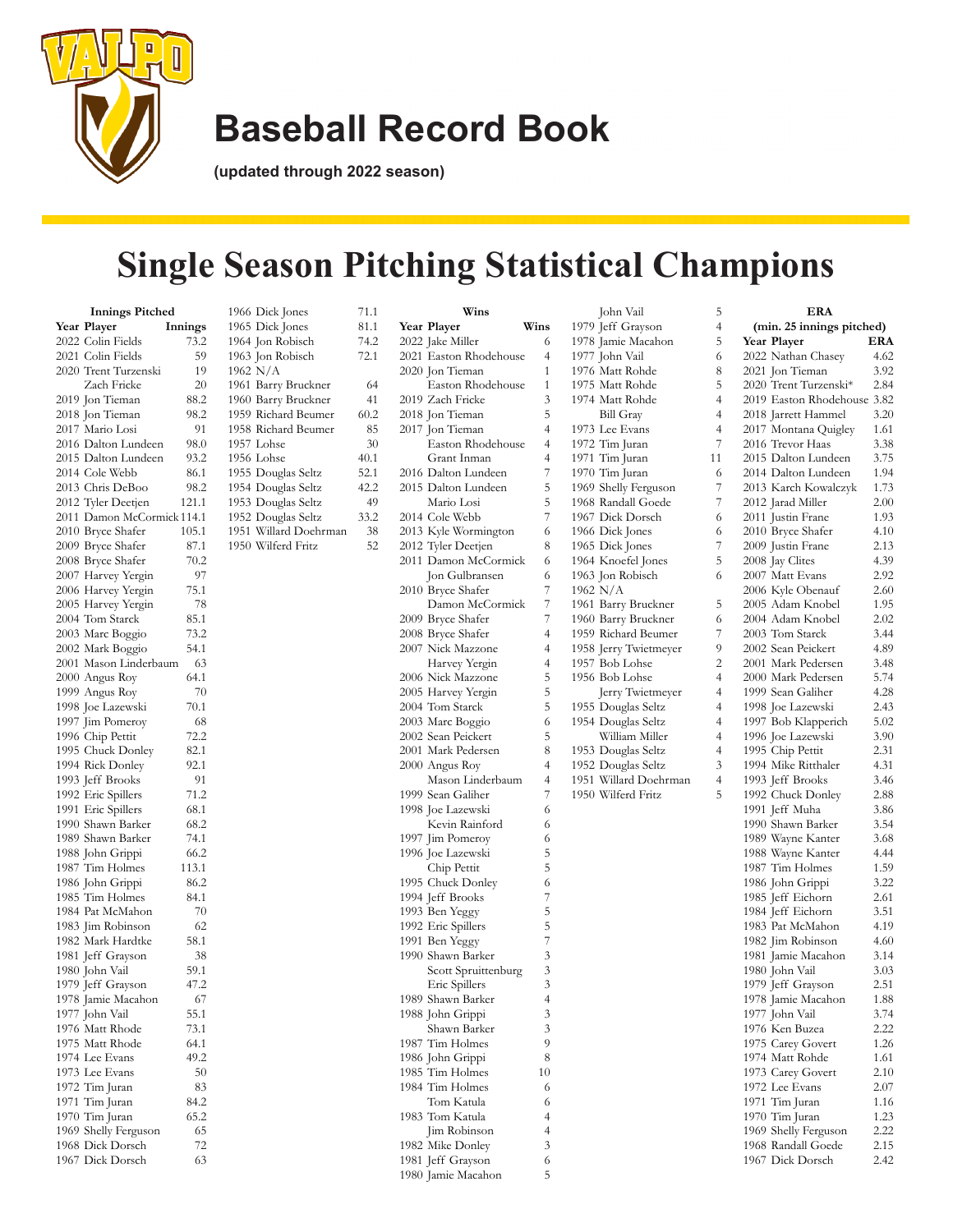

**(updated through 2022 season)**

## **Single Season Pitching Statistical Champions**

| 1966 Dale Broekemeier         | 1.80 |
|-------------------------------|------|
| 1965 Dick Jones               | 2.66 |
| 1964 John Miklos              | 1.67 |
| 1963 James Birch              | 2.43 |
| 1962 N/A                      |      |
| 1961 Barry Bruckner           | 2.25 |
| 1960 Barry Bruckner           | 1.32 |
| 1959 Richard Beumer           | 1.65 |
| 1958 Richard Beumer           | 1.70 |
| 1957 Jerry Twietmeyer         | 1.93 |
| 1956 Bob Lohse                | 2.00 |
| 1955 Douglas Seltz            | 2.00 |
| 1954 Douglas Seltz            | 2.30 |
| 1953 Douglas Seltz            | 2.76 |
| 1952 Douglas Seltz            | 1.60 |
| 1951 Willard Doehrman         | 2.61 |
| 1950 Wilferd Fritz            | 2.25 |
| *fails to meet minimum IP but |      |
| season was shortened due to   |      |
| coronavirus                   |      |
|                               |      |

| <b>Strikeouts</b>                      |          | 1964 Jon Ro  |
|----------------------------------------|----------|--------------|
| Year Player                            | Ks       | 1963 Jon Ro  |
| 2022 Colin Fields                      | 110      | 1962 N/A     |
| 2021 Colin Fields                      | 81       | 1961 Barry I |
| 2020 Easton Rhodehouse                 | 20       | 1960 Barry F |
| 2019 Jon Tieman                        | 78       | 1959 Richard |
| 2018 Jon Tieman                        | 56       | 1958 Richard |
| 2017 Jon Tieman                        | 51       | 1957 Bob Lo  |
| 2016 Dalton Lundeen                    | 70       | 1956 Bob Lo  |
| 2015 Dalton Lundeen                    | 94       | 1955 Dougla  |
| 2014 Dalton Lundeen                    | 65       | 1954 Dougla  |
| 2013 Cole Webb                         | 57       | 1953 Dougla  |
| 2012 Tyler Deetjen                     | 65       | 1952 Willard |
| 2011 Damon McCormick                   | 86       | 1951 Willard |
| 2010 Bryce Shafer                      | 121      | 1950 Wilferd |
| 2009 Bryce Shafer                      | 79       |              |
| 2008 Jon Gulbransen                    | 52       |              |
| 2007 Harvey Yergin                     | 56       |              |
| 2006 Harvey Yergin                     | 43       |              |
| 2005 Adam Knobel                       | 47       |              |
| 2004 Tom Starck                        | 100      |              |
| 2003 Tom Starck                        | 73       |              |
| 2002 Todd Evans                        | 36       |              |
| 2001 Mark Pedersen                     | 57       |              |
| 2000 Justin Craker                     | 54       |              |
| 1999 Kevin Rainford                    | 66       |              |
| 1998 Jim Pomeroy                       | 62       |              |
| 1997 Sean Galiher                      | 61       |              |
| 1996 Chip Pettit                       | 56       |              |
| 1995 Chuck Donley                      | 69       |              |
| 1994 Rick Donley                       | 92       |              |
| 1993 Ben Yeggy                         | 63       |              |
| 1992 Eric Spillers                     | 47       |              |
| 1991 Ben Yeggy                         | 43       |              |
| 1990 Shawn Barker<br>1989 Shawn Barker | 53<br>81 |              |
| 1988 Shawn Barker                      | 63       |              |
| 1987 Tim Holmes                        | 66       |              |
| 1986 John Grippi                       | 51       |              |
| 1985 Tim Holmes                        | 67       |              |
| 1984 Tim Holmes                        | 50       |              |
| 1983 Jim Robinson                      | 58       |              |
| 1982 Jim Robinson                      | 47       |              |
| 1981 Jim Robinson                      | 34       |              |
| 1980 John Vail                         | 23       |              |
| 1979 John Vail                         | 33       |              |
| 1978 Jamie Macahon                     | 23       |              |
| 1977 John Vail                         | 45       |              |
| 1976 Matt Rohde                        | 64       |              |
| 1975 Matt Rohde                        | 52       |              |
| 1974 Bill Gray                         | 45       |              |
| 1973 Lee Evans                         | 41       |              |
| 1972 Tim Juran                         | 118      |              |
| 1971 Tim Juran                         | 127      |              |
| 1970 Randy Goede                       | 89       |              |
| 1969 Shelly Ferguson                   | 80       |              |
| 1968 Randy Goede                       | 94       |              |
| 1967 Dick Dorsch                       | 82       |              |
| 1966 John Miklos                       | 70       |              |
| 1965 Dick Jones                        | 81       |              |
|                                        |          |              |

| 1964 Jon Robisch      | 94 | <b>Saves</b>           |                |
|-----------------------|----|------------------------|----------------|
| 1963 Jon Robisch      | 87 | Year Player<br>Saves   |                |
| 1962 N/A              |    | 2022 Bobby Nowak       | 8              |
| 1961 Barry Bruckner   | 56 | 2021 Easton Rhodehouse | 3              |
| 1960 Barry Bruckner   | 28 | Jon Tieman             | 3              |
| 1959 Richard Beumer   | 80 | $2020$ ---             | $\overline{0}$ |
| 1958 Richard Beumer   | 88 | 2019 Easton Rhodehouse | $\overline{4}$ |
| 1957 Bob Lohse        | 23 | 2018 5 tied with       | 1              |
| 1956 Bob Lohse        | 39 | 2017 Jon Tieman        | $\overline{7}$ |
| 1955 Douglas Seltz    | 51 | 2016 Ryan Fritze       | 7              |
| 1954 Douglas Seltz    | 38 | 2015 Bryce Yoder       | 6              |
| 1953 Douglas Seltz    | 39 | 2014 Karch Kowalczyk   | 11             |
| 1952 Willard Doehrman | 26 | 2013 Karch Kowalczyk   | 12             |
| 1951 Willard Doehrman | 34 | 2012 Jarad Miller      | 8              |
| 1950 Wilferd Fritz    | 42 | 2011 Justin Frane      | 1              |
|                       |    | Karch Kowalczyk        | $\mathbf{1}$   |
|                       |    | Steve Godawa           | $\mathbf{1}$   |
|                       |    | 2010 Jarad Miller      | $\overline{2}$ |
|                       |    | 2009 Jarad Miller      | 17             |
|                       |    | 2008 Jarad Miller      | 9              |
|                       |    | 2007 Dallas Cawiezell  | 7              |
|                       |    | 2006 Dallas Cawiezell  | $\mathbf{1}$   |
|                       |    | 2005 Adam Knobel       | 8              |
|                       |    | 2004 Adam Knobel       | 6              |
|                       |    | 2003 Adam Paetznick    | 8              |
|                       |    | 2002 Rodney Benner     | $\mathbf{1}$   |
|                       |    | Adam Paetznick         | 1              |
|                       |    | 2001 Justin Craker     | 12             |
|                       |    | 2000 3 tied with       | $\mathbf{1}$   |
|                       |    | 1999 Keith Pawlish     | $\overline{4}$ |
|                       |    | 1998 Jerry Posedel     | 6              |
|                       |    | 1997 Jim Pomeroy       | $\overline{c}$ |
|                       |    | 1996 Jamie Sykes       | 3              |
|                       |    | 1995 Chip Petit        | $\mathbf{1}$   |
|                       |    | Joe Lazewski           | 1              |
|                       |    | 1994 Chip Petit        | 6              |
|                       |    | 1993 3 tied with       | $\mathbf{1}$   |
|                       |    | 1992 Jeff Brooks       | 3              |
|                       |    | 1991 Chuck Donley      | $\overline{4}$ |
|                       |    | 1990 Ken Manning       | $\overline{c}$ |
|                       |    | 1989 Doug Jones        | $\overline{2}$ |
|                       |    | 1988 Ken Manning       | 5              |
|                       |    | 1987 Wayne Katner      | 3              |
|                       |    | 1986 Jon Findley       | $\overline{c}$ |
|                       |    | Wayne Katner           | $\overline{c}$ |
|                       |    | 1985 4 tied with       | $\overline{c}$ |
|                       |    | 1984 Dale Clapp        | 5              |
|                       |    | 1983 3 tied with       | 1              |
|                       |    | 1982 N/A               |                |
|                       |    | 1981 No Saves          |                |
|                       |    | 1980 Andy Storm        | $\mathbf{1}$   |
|                       |    | John Vail              | 1              |
|                       |    | 1979 Andy Storm        | 5              |
|                       |    | 1978 John Krenzke      | 3              |
|                       |    |                        |                |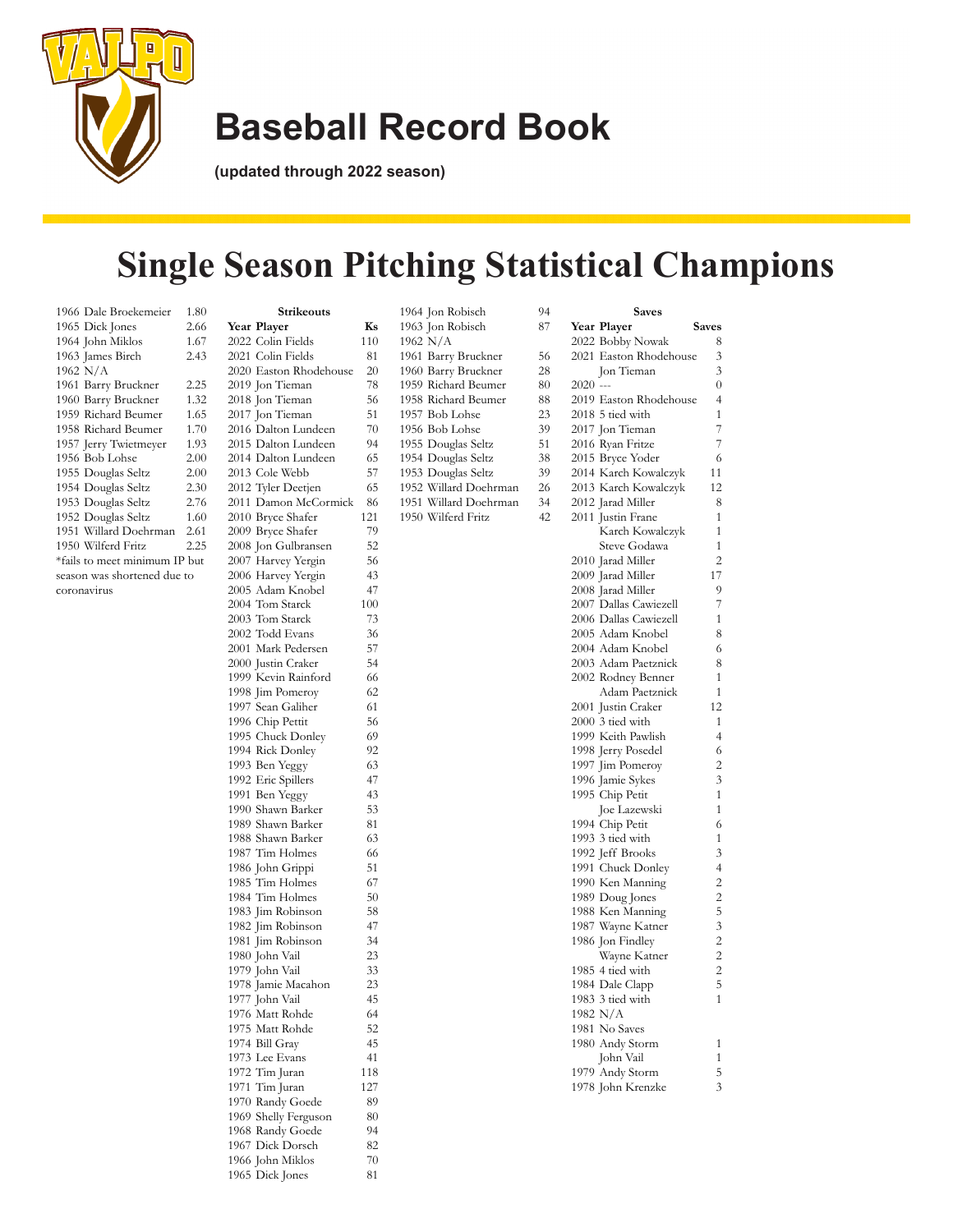

**(updated through 2022 season)**

## **Single Season - Individual Hitting**

**Triples**

|                  |                        | <b>Batting Average</b> |                |
|------------------|------------------------|------------------------|----------------|
|                  | (min. 2 AB/team game)  |                        |                |
|                  | <b>Player</b>          | Year                   | <b>AVG</b>     |
| 1.               | Tom Orton              | 1958                   | .457           |
| 2.               | Paul Naumann           | 1954                   | .452           |
| 3.               | Leroy Engert           | 1950                   | .441           |
| 4.               | Robert Skaltsas        | 1976                   | .424           |
| 5.               | Tom Delattre           | 1981                   | .418           |
|                  | Zach Rodeghero         | 2008                   | .418           |
|                  |                        | <b>At Bats</b>         |                |
|                  | <b>Player</b>          | Year                   | <u>At Bats</u> |
| 1.               | Andrew Bain            | 2012                   | 261            |
| $\overline{2}$ . | Kyle Muhlsteff         | 2010                   | 245            |
| 3.               | Chris Manning          | 2012                   | 244            |
| 4.               | Josh Clark             | 2016                   | 237            |
| 5.               | Kyle Gaedele           | 2010                   | 236            |
|                  | <b>Elliott Martin</b>  | 2012                   | 236            |
|                  | Andrew Bain            | 2013                   | 236            |
|                  |                        | <b>Runs</b>            |                |
|                  | <u>Player</u>          | Year                   | <b>Runs</b>    |
| 1.               | Kyle Gaedele           | 2010                   | 61             |
| 2.               | Kyle Muhlsteff         | 2010                   | 59             |
| 3.               | Nolan Lodden           | 2016                   | 57             |
| 4.               | Mark Pedersen          | 2001                   | 55             |
| 5.               | James Stea             | 2016                   | 54             |
|                  | Sam Shaikin            | 2018                   | 54             |
|                  |                        | <b>Hits</b>            |                |
|                  | <u>Player</u>          | <u>Year</u>            | <b>Hits</b>    |
| 1.               | Zach Rodeghero         | 2008                   | 92             |
| 2.               | Kyle Gaedele           | 2010                   | 88             |
| 3.               | Kyle Muhlsteff         | 2010                   | 83             |
|                  | Andrew Bain            | 2012                   | 83             |
|                  | Nolan Lodden           | 2016                   | 83             |
|                  |                        |                        |                |
|                  |                        | <b>Doubles</b>         |                |
|                  | <u>Plaver</u>          | <b>Year</b>            | 2B             |
| 1.               | Kyle Muhlsteff         | 2010                   | 23             |
|                  | <b>Blake Billinger</b> | 2018                   | 23             |
| 3.               | Rob Hadrick            | 1997                   | 21             |
|                  | Mark Pedersen          | 2001                   | 21             |
|                  | Zach Rodeghero         | 2008                   | 21             |

|    | <b>Player</b>         | Year                  | 3B             |
|----|-----------------------|-----------------------|----------------|
| 1. | Kyle Gaedele          | 2010                  | 8              |
| 2. | Ken Manning           | 1989                  | 7              |
|    | Rob Hadrick           | 1997                  | $\overline{7}$ |
| 4. | Kevin Perri           | 2005                  | 6              |
|    | Paul Swenson          | 2005                  | 6              |
|    |                       | <b>Home Runs</b>      |                |
|    | Player Year           |                       | HR             |
| 1. | Brian Wolotka         | 2001                  | 18             |
| 2. | Steve Schank          | 1985                  | 14             |
|    | J.J. Swiatkowski 1999 |                       | 14             |
| 4. | Mark Pedersen         | 2001                  | 13             |
|    | Dan Schrum            | 2002                  | 13             |
|    |                       | <b>Total Bases</b>    |                |
|    | Player Year           |                       | TB             |
| 1. | Mark Pedersen         | 2001                  | 148            |
| 2. | Brian Wolotka         | 2001                  | 147            |
| 3. | Kyle Gaedele 2010     |                       | 144            |
|    | 4. Steve Schank       | 1985                  | 142            |
| 5. | J.J. Swiatkowski 1999 |                       | 129            |
|    |                       | <b>Runs Batted In</b> |                |
|    | Player Year           |                       | <b>RBIs</b>    |
| 1. | Kyle Gaedele          | 2010                  | 63             |
| 2. | Steve Schank 1985     |                       | 58             |
| 3. | Brian Wolotka         | 2001                  | 55             |
| 4. | Zach Rodeghero        | 2008                  | 54             |

| Slugging Percentage (min. 150 at bats) |
|----------------------------------------|
|----------------------------------------|

5. Shawn Lemmons 1994 53 Shea Molitor 2016 53

|               | Player              | Year | <b>SLG</b> |
|---------------|---------------------|------|------------|
| $\mathbf{1}$  | <b>Steve Schank</b> | 1985 | .733       |
| $\mathcal{P}$ | Mark Pedersen       | 1999 | .713       |
|               | 3. Brian Wolotka    | 2001 | .697       |
|               | 4. J.J. Swiatkowski | 1999 | .675       |
|               | 5. Mark Pedersen    | 2001 | .658       |
|               |                     |      |            |

|    |                 | Walks               |              |
|----|-----------------|---------------------|--------------|
|    | <b>Player</b>   | Year                | <b>Walks</b> |
| 1. | Marc Waite      | 1991                | 56           |
| 2. | Spencer Mahoney | 2015                | 44           |
|    | Sam Shaikin     | 2018                | 43           |
| 4. | Shawn Lemmons   | 1994                | 42           |
| 5. | Marc Waite      | 1992                | 40           |
|    | Spencer Mahoney | 2014                | 40           |
|    |                 | <b>Hit By Pitch</b> |              |
|    | <b>Player</b>   | Year                | HBP          |
| 1. | James Stea      | 2017                | 23           |

| 1. James Stea     | 2017 | 23  |
|-------------------|------|-----|
| 2. Tanner Vavra   | 2012 | 22. |
| 3. Eric Snyder    | 2003 | 21  |
| 4. Tanner Vavra   | 2013 | 17  |
| 5. Elliott Martin | 2012 | 16  |

#### **On Base Percentage (min. 150 plate appearances)**

|    | <b>Player</b>     | Year | <b>OBP</b> |
|----|-------------------|------|------------|
| 1. | Marc Waite        | 1992 | .523       |
| 2. | Steve Wigdor      | 1987 | .491       |
|    | 3. Zach Rodeghero | 2008 | .490       |
| 4. | Matt Lenski       | 2009 | .482       |
|    | 5. Shawn Lemmons  | 1994 | .472       |

|    |               | <b>Stolen Bases</b> |    |
|----|---------------|---------------------|----|
|    | <b>Player</b> | Year                | SВ |
| 1. | Mike Healey   | 1985                | 37 |
| 2. | Mike Brandon  | 1986                | 27 |
| 3. | Mike Healey   | 1986                | 26 |
| 4. | Kyle Gaedele  | 2011                | 23 |
| 5. | Ron Levitt    | 1983                | 21 |
|    | Mike Healey   | 1984                | 21 |
|    | Kurt Gesse    | 1985                | 21 |
|    | Chris Manning | 2011                |    |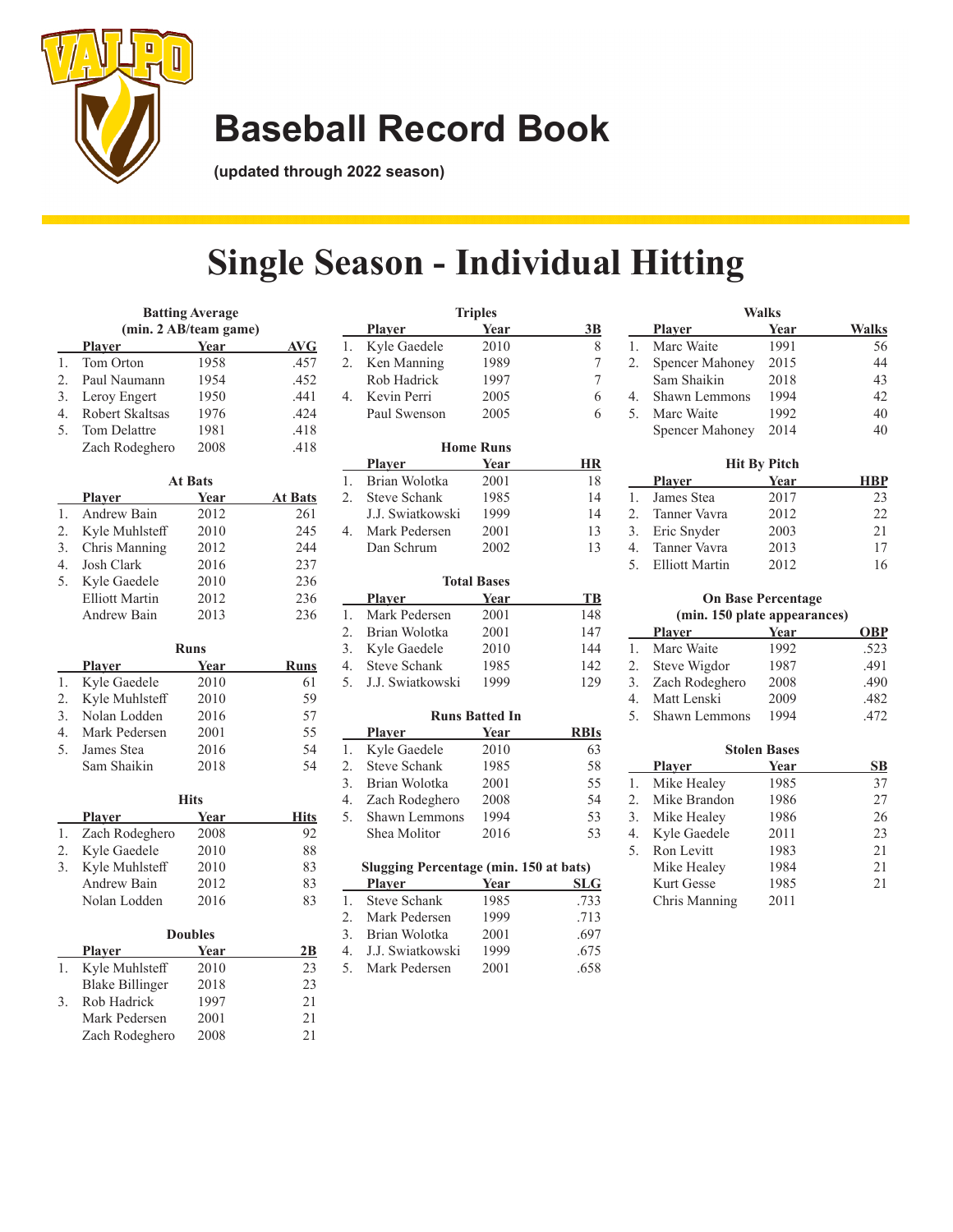

**(updated through 2022 season)**

### **Single Season - Individual Pitching**

**Complete Games**

|    |                      | Wins |      |
|----|----------------------|------|------|
|    | <b>Player</b>        | Year | Wins |
|    | Tim Juran            | 1987 | 11   |
| 2. | Tim Holmes           | 1985 | 10   |
| 3. | Jerry Twietmeyer     | 1958 |      |
|    | Tim Holmes           | 1987 |      |
| 5. | Matt Rohde           | 1976 | 8    |
|    | John Grippi          | 1986 | 8    |
|    | Mark Pedersen        | 2001 | 8    |
|    | <b>Tyler Deetjen</b> | 2012 |      |

|         | <b>Innings Pitched</b> |      |       |  |  |
|---------|------------------------|------|-------|--|--|
|         | <b>Player</b>          | Year | ГР    |  |  |
| 1.      | Tyler Deetjen          | 2012 | 121.1 |  |  |
| $2^{1}$ | Damon McCormick 2011   |      | 114.1 |  |  |
|         | 3. Tim Holmes          | 1987 | 113.1 |  |  |
|         | 4. Kevin Wild          | 2012 | 111.0 |  |  |
|         | 5. Bryce Shafer        | 2010 | 105.1 |  |  |

#### **Earned Run Average (min. 25 innings pitched)**

| <b>Player</b>     | Year | <b>ERA</b> |
|-------------------|------|------------|
| 1. Tim Juran      | 1971 | 1.16       |
| 2. Tim Juran      | 1970 | 1.23       |
| 3. Randy Goede    | 1970 | 1.25       |
| 4. Carey Govert   | 1975 | 1.26       |
| 5. Barry Bruckner | 1960 | 1.31       |

|    | <u>Plaver</u>         | <u>Year</u>     | $\mathbf{C}\mathbf{G}$  |
|----|-----------------------|-----------------|-------------------------|
| 1. | Tim Holmes            | 1987            | 10                      |
| 2. | John Grippi           | 1986            | 9                       |
|    | Chip Pettit           | 1995            | 9                       |
|    | Chuck Donley          | 1995            | 9                       |
| 5. | Tim Holmes            | 1984            | 7                       |
|    | Pat McMahon           | 1984            | 7                       |
|    | Eric Spillers         | 1992            | 7                       |
|    |                       | <b>Shutouts</b> |                         |
|    | <u>Player</u>         | Year            | <b>SHO</b>              |
| 1. | John Grippi           | 1987            | 3                       |
|    | Sean Galiher          | 1999            | $\overline{\mathbf{3}}$ |
| 3. | Pat McMahon           | 1984            | $\overline{c}$          |
|    | John Grippi           | 1986            | $\overline{c}$          |
|    | John Shorter          | 1987            | $\overline{2}$          |
|    | <b>Steve Thompson</b> | 1991            | $\overline{c}$          |
|    | Eric Spillers         | 1992            | $\sqrt{2}$              |
|    | Chuck Donley          | 1992            | $\overline{c}$          |
|    | Joe Lazewski          | 1997            | $\sqrt{2}$              |
|    | Joe Lazewski          | 1998            | $\overline{2}$          |
|    | Jim Pomeroy           | 1999            | $\overline{2}$          |
|    | Dalton Lundeen        | 2015            | $\overline{c}$          |

|                  |                     | <b>Strikeouts</b> |     |
|------------------|---------------------|-------------------|-----|
|                  | <b>Player</b>       | Year              | SO  |
| 1.               | Tim Juran           | 1971              | 127 |
| 2.               | <b>Bryce Shafer</b> | 2010              | 121 |
| 3.               | Tim Juran           | 1972              | 118 |
| $\overline{4}$ . | Jon Robisch         | 1962              | 113 |
| 5.               | Colin Fields        | 2022              | 110 |
|                  |                     |                   |     |
|                  |                     |                   |     |
|                  |                     | <b>Saves</b>      |     |
|                  | <b>Player</b>       | Year              | SV  |
| 1.               | Jarad Miller        | 2009              | 17  |
| 2.5              | Justin Craker       | 2001              | 12  |
|                  | Karch Kowalczyk     | 2013              | 12  |
| 4.               | Karch Kowalczyk     | 2014              | 11  |

### **Single Season - Individual Fielding**

#### **Fielding Percentage (min. 200 chances)**

|                | THILL, ZUU CHAIRCS)     |      |       |  |
|----------------|-------------------------|------|-------|--|
|                | <b>Player</b>           | Year | FLD%  |  |
| 1.             | Ray Coley               | 1969 | 1.000 |  |
|                | Steve Wigdor            | 1987 | 1.000 |  |
|                | Brandon Sadler          | 2003 | 1.000 |  |
|                | Nate Palace             | 2015 | 1.000 |  |
| 5.             | Michael Arensdorff 2006 |      | .997  |  |
|                | Ryan O'Gara             | 2009 | .997  |  |
|                | Nate Palace             | 2017 | .997  |  |
|                | <b>Total Chances</b>    |      |       |  |
|                | <b>Player</b>           | Year | C     |  |
| $\mathbf{1}$ . | John Loeffler           | 2013 | 531   |  |
| $\mathfrak{D}$ | John Loeffler           | 2012 | 511   |  |

3. Todd Poepard 1998 508 4. Nate Palace 2016 470 5. Brandon Sadler 2003 458

|    |                     | <b>Put Outs</b> |     |
|----|---------------------|-----------------|-----|
|    | <b>Player</b>       | Year            | PО  |
|    | John Loeffler       | 2013            | 505 |
| 2. | <b>Todd Poepard</b> | 1998            | 479 |
|    | John Loeffler       | 2012            | 479 |
|    | Nate Palace         | 2016            | 443 |
| 5  | Brandon Sadler      | 2003            | 440 |

|             |                        | <b>Assists</b> |     |
|-------------|------------------------|----------------|-----|
|             | <b>Player</b>          | Year           |     |
| 1.          | Tanner Vavra           | 2013           | 184 |
| 2.          | <b>Spencer Mahoney</b> | 2013           | 183 |
| 3.          | Tanner Vavra           | 2012           | 180 |
| $4_{\cdot}$ | Jeff Rickert           | 2007           | 167 |
| 5.          | <b>Billy Finn</b>      | 1998           | 151 |
|             | <b>Spencer Mahoney</b> | 2015           | 151 |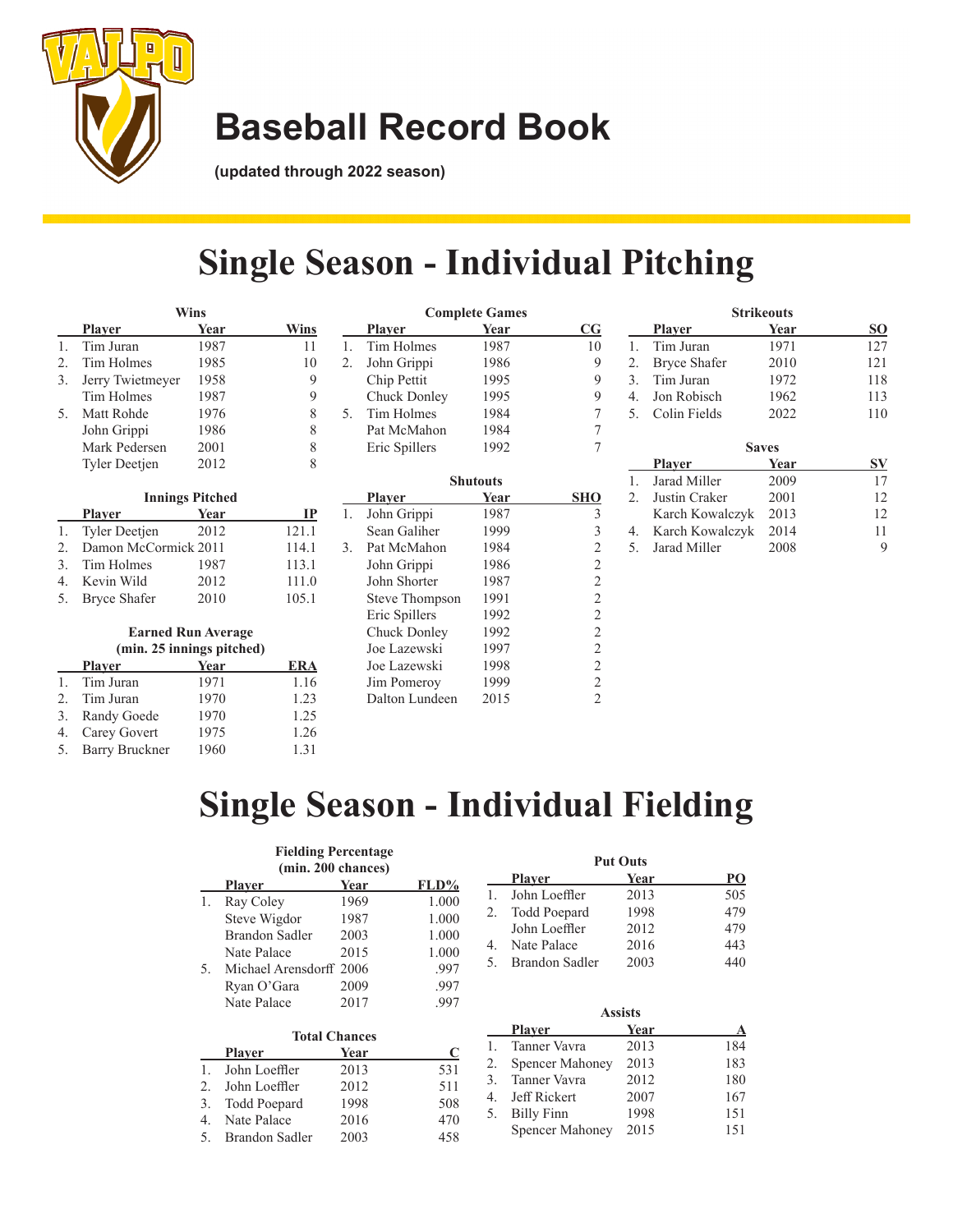

**(updated through 2022 season)**

### **Single Season - Team Offense**

|         | Wins                   |            | <b>Hits</b> | <b>Home Runs</b>      |    |            | Walks                     |
|---------|------------------------|------------|-------------|-----------------------|----|------------|---------------------------|
| Year    | Wins                   | Year       | <b>Hits</b> | Year                  | HR | Year       | <b>Walks</b>              |
| 1. 1985 | 35                     | 2010       | 631         | 2001                  | 81 | 2015       | 260                       |
| 2012    | 35                     | 2012       | 618         | 1985                  | 64 | 1991       | 254                       |
| 3. 2013 | 32                     | 2001<br>3. | 587         | 3. 1999               | 55 | 3. 2018    | 248                       |
| 4. 1998 | 31                     | 2016<br>4. | 586         | 4. 2002               | 49 | 1998<br>4. | 236                       |
| 1987    | 31                     | 2008       | 563         | 5. 2018               | 41 | 5. 1994    | 231                       |
|         | <b>Batting Average</b> |            | <b>Runs</b> | <b>Runs Batted In</b> |    |            | <b>On Base Percentage</b> |

|                             | Datumg Average |      |  |
|-----------------------------|----------------|------|--|
|                             | Year           | AVG  |  |
|                             | 1981           | .320 |  |
|                             | 1985           | .320 |  |
| $\mathcal{F}_{\mathcal{F}}$ | 2010           | .314 |  |
| 4                           | 1999           | .313 |  |
|                             | 5. 2001        | .307 |  |
|                             |                |      |  |

| <b>At Bats</b> |         |                |  |
|----------------|---------|----------------|--|
|                | Year    | <b>At Bats</b> |  |
|                | 1. 2012 | 2,128          |  |
|                | 2. 2016 | 2,033          |  |
|                | 3. 2010 | 2,011          |  |
|                | 4. 2013 | 1,976          |  |
|                | 5. 2008 | 1,931          |  |

|         | <b>Runs</b> |      |
|---------|-------------|------|
| Year    |             | Runs |
| 1. 2001 |             | 409  |
| 2. 2010 |             | 407  |
| 3. 1985 |             | 380  |
| 4. 2016 |             | 377  |
| 5. 1999 |             | 359  |
|         |             |      |

|         | <b>Doubles</b> |     |
|---------|----------------|-----|
| Year    |                | 2В  |
| 1. 2001 |                | 134 |
| 2. 2010 |                | 118 |
| 1999    |                | 118 |
| 4. 2016 |                | 109 |
| 5. 2018 |                | 107 |
|         |                |     |

|         | <b>Runs Batted In</b> |
|---------|-----------------------|
| Year    | <b>RBI</b>            |
| 1. 2001 | 371                   |
| 2010    | 371                   |
| 3. 2016 | 339                   |
| 4. 1985 | 330                   |
| 5. 1999 | 319                   |
|         |                       |

|         | <b>Total Bases</b> |     |
|---------|--------------------|-----|
| Year    |                    | TВ  |
| 1. 2001 |                    | 992 |
| 2. 2010 |                    | 880 |
| 3. 1999 |                    | 860 |
| 4. 1985 |                    | 855 |
| 5. 2016 |                    | 809 |
|         |                    |     |

|              |      | waiks        |  |
|--------------|------|--------------|--|
|              | Year | <b>Walks</b> |  |
|              | 2015 | 260          |  |
| $\mathbf{C}$ | 1991 | 254          |  |
| }.           | 2018 | 248          |  |
| ŀ.           | 1998 | 236          |  |
| $5^{\circ}$  | 1994 | 231          |  |
|              |      |              |  |

|    | <b>On Base Percentage</b> |            |
|----|---------------------------|------------|
|    | Year                      | <b>OBP</b> |
| 1. | 1981                      | .404       |
|    | 2. 1999                   | .399       |
|    | 3. 1985                   | .393       |
| 4. | 1991                      | .389       |
|    | 5. 2001                   | .386       |
|    | 1998                      | .386       |

|                |         | <b>Stolen Bases</b> |     |
|----------------|---------|---------------------|-----|
|                | Year    |                     | SВ  |
| $\mathbf{1}$ . | 1985    |                     | 153 |
| $2^{+}$        | 1986    |                     | 126 |
|                | 3. 1987 |                     | 85  |
| 4.             | 1990    |                     | 75  |
|                | 5. 2006 |                     | 69  |
|                | 1984    |                     | 69  |

| <b>Triples</b> |      |    | <b>Slugging Percentage</b> |            |
|----------------|------|----|----------------------------|------------|
|                | Year | 3B | Year                       | <b>SLG</b> |
|                | 1985 | 25 | 2001                       | .519       |
|                | 2010 | 22 | 1985                       | .518       |
| 3.             | 1997 | 21 | 1999                       | .493       |
|                | 2005 | 19 | 1998                       | .442       |
|                | 1995 | 19 | 2002                       | .440       |

### **Single Season - Team Defense**

| <b>Fielding Percentage</b> |      | <b>Put Outs</b> |       |
|----------------------------|------|-----------------|-------|
| Year                       | FLD% | Year            | PО    |
| 2018                       | .973 | 2012            | 1,652 |
| 2017                       | .971 | 2. 2013         | 1,551 |
| 2021<br>3                  | .969 | 3. 2016         | 1,515 |
| 1998                       | .968 | 4. 2011         | 1,462 |
| 2013                       | .967 | 2010<br>5.      | 1.424 |

| <b>Total Chances</b> |       |  |
|----------------------|-------|--|
| Year                 | C     |  |
| 1. 2012              | 2,488 |  |
| 2. 2013              | 2,329 |  |
| 3. 2016              | 2,258 |  |
| 4. 2008              | 2,096 |  |
| 5. 2011              | 2,079 |  |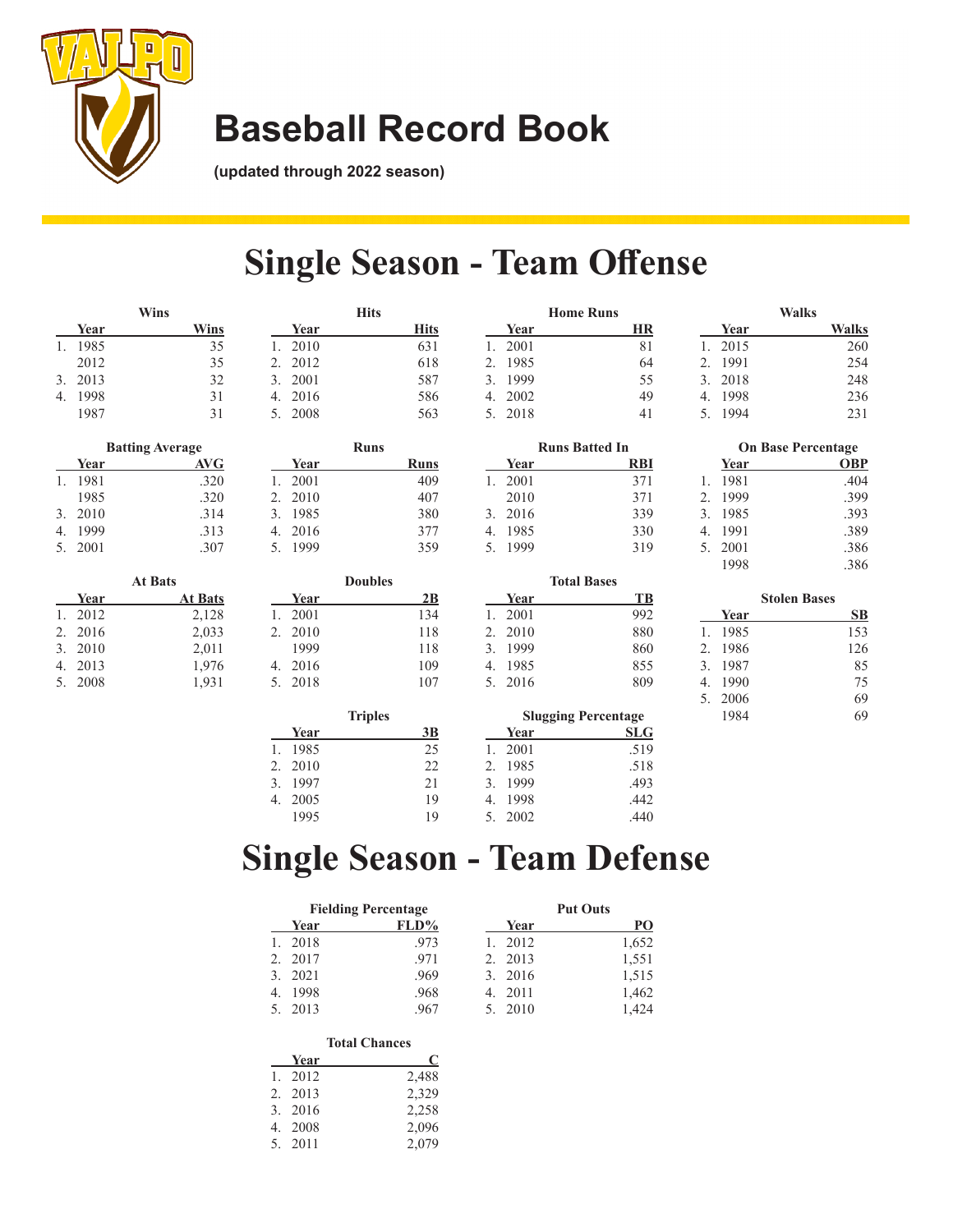

**(updated through 2022 season)**

### **Career Leaders - Hitting**

|                | <b>Batting Average</b>               |           |      |  |  |  |  |
|----------------|--------------------------------------|-----------|------|--|--|--|--|
|                | <b>AVG</b><br>Years<br><b>Player</b> |           |      |  |  |  |  |
| $\mathbf{1}$ . | Tom Orton                            | 1957-1960 | .393 |  |  |  |  |
| 2.             | <b>Steve Schank</b>                  | 1985-1986 | .382 |  |  |  |  |
| 3.             | Robert Skaltsas                      | 1974-1977 | .380 |  |  |  |  |
| 4.             | Zach Rodeghero                       | 2004-2008 | .369 |  |  |  |  |
| .5.            | Hank Meier                           | 1950-1951 | .365 |  |  |  |  |
| 6.             | Rob Hadrick                          | 1994-1997 | .364 |  |  |  |  |
|                | Jack Todhunter                       | 1960-1963 | .364 |  |  |  |  |
| 8.             | John Krueger                         | 1977      | .357 |  |  |  |  |
| 9.             | Chris Moore                          | 1998-2001 | .352 |  |  |  |  |
|                | James Dimitri                        | 1962-1964 | .352 |  |  |  |  |

| <b>At Bats</b>         |                    |                |  |  |  |  |
|------------------------|--------------------|----------------|--|--|--|--|
| <b>Player</b>          | <b>Years</b>       | <b>At Bats</b> |  |  |  |  |
| Chris Manning          | 2011-2014          | 896            |  |  |  |  |
| Michael Arensdorff     | 2003-2007          | 833            |  |  |  |  |
| Steven Scoby           | 2009-2012          | 768            |  |  |  |  |
| Marc Boggio            | 1993-2003          | 761            |  |  |  |  |
| Brian Rzepka           | 2004-2007          | 746            |  |  |  |  |
| Mark Pedersen          | 1998-2002          | 737            |  |  |  |  |
| <b>Spencer Mahoney</b> | 2012-2015          | 731            |  |  |  |  |
| Chase Dawson           | 2016-2019          | 722            |  |  |  |  |
| Andrew Bain            | 2010-2013          | 697            |  |  |  |  |
|                        | 2003-2006          | 693            |  |  |  |  |
|                        | 10. Kevin Kutansky |                |  |  |  |  |

|    | Runs                   |           |      |  |  |  |  |
|----|------------------------|-----------|------|--|--|--|--|
|    | <b>Player</b>          | Years     | Runs |  |  |  |  |
| 1. | Chris Manning          | 2011-2014 | 166  |  |  |  |  |
| 2. | Mark Pedersen          | 1998-2002 | 158  |  |  |  |  |
|    | Michael Arensdorff     | 2003-2007 | 158  |  |  |  |  |
| 4. | Kyle Gaedele           | 2009-2011 | 148  |  |  |  |  |
| 5. | <b>Spencer Mahoney</b> | 2012-2015 | 147  |  |  |  |  |
| 6. | Chase Dawson           | 2016-2019 | 145  |  |  |  |  |
| 7. | Rob Hadrick            | 1994-1997 | 144  |  |  |  |  |
| 8. | Marc Boggio            | 1999-2003 | 142  |  |  |  |  |
| 9. | Sam Shaikin            | 2016-2019 | 133  |  |  |  |  |
|    | 10. J.J. Swiatkowski   | 1997-2000 | 130  |  |  |  |  |

| Hits                   |                      |                    |  |  |  |  |  |
|------------------------|----------------------|--------------------|--|--|--|--|--|
| <b>Player</b>          | <b>Years</b>         | Hits               |  |  |  |  |  |
|                        | 2003-2007            | 273                |  |  |  |  |  |
| Chris Manning          | 2011-2014            | 264                |  |  |  |  |  |
| Mark Pedersen          | 1998-2002            | 251                |  |  |  |  |  |
| Marc Boggio            | 1999-2003            | 242                |  |  |  |  |  |
| Steven Scoby           | 2009-2012            | 228                |  |  |  |  |  |
| Rob Hadrick            | 1994-1997            | 222                |  |  |  |  |  |
| Andrew Bain            | 2010-2013            | 218                |  |  |  |  |  |
| <b>Spencer Mahoney</b> | 2012-2015            | 216                |  |  |  |  |  |
| Kevin Kutansky         | 2003-2006            | 209                |  |  |  |  |  |
|                        | 1997-2000            | 205                |  |  |  |  |  |
|                        | 10. J.J. Swiatkowski | Michael Arensdorff |  |  |  |  |  |

|    | <b>Doubles</b>               |              |    |  |  |  |
|----|------------------------------|--------------|----|--|--|--|
|    | <u>Player</u>                | <b>Years</b> | 2B |  |  |  |
| 1. | Marc Boggio                  | 1999-2003    | 58 |  |  |  |
| 2. | Michael Arensdorff 2003-2007 |              | 57 |  |  |  |
| 3. | Mark Pedersen                | 1998-2002    | 56 |  |  |  |
| 4. | J.J. Swiatkowski             | 1997-2000    | 51 |  |  |  |
| 5. | Kyle Gaedele                 | 2009-2011    | 48 |  |  |  |
| 6. | Nate Palace                  | 2013-2017    | 44 |  |  |  |
| 7. | Chris Moore                  | 1998-2001    | 41 |  |  |  |
|    | Kevin Kutansky               | 2003-2006    | 41 |  |  |  |
| 9. | Rob Hadrick                  | 1994-1997    | 40 |  |  |  |
|    | 10. Spencer Mahoney          | 2012-2015    | 38 |  |  |  |
|    | Dale Polonus                 | 1986-1988    | 38 |  |  |  |
|    | Kurt Gesse                   | 1982-1986    | 38 |  |  |  |
|    | <b>Triples</b>               |              |    |  |  |  |
|    | <b>Player</b>                | Years        | 3B |  |  |  |
| 1. | Rob Hadrick                  | 1994-1997    | 15 |  |  |  |
| 2. | Robert Skaltsas              | 1974-1977    | 13 |  |  |  |
|    | Chase Dawson                 | 2016-2019    | 13 |  |  |  |
| 4. | Jamie Sykes                  | 1994-1997    | 12 |  |  |  |
|    | Ken Manning                  | 1988-1991    | 12 |  |  |  |
|    | Kevin Kutanksy               | 2003-2006    | 12 |  |  |  |
|    | Kyle Gaedele                 | 2009-2011    | 12 |  |  |  |
| 8. | Marc Boggio                  | 1999-2003    | 11 |  |  |  |
| 9. | Jeff Snyder                  | 1989-1992    | 10 |  |  |  |

|    |                     | <b>Home Runs</b>      |    |
|----|---------------------|-----------------------|----|
|    | Player              | <b>Years</b>          | HR |
| 1. | J.J. Swiatkowski    | 1997-2000             | 36 |
| 2. | Mark Pedersen       | 1998-2002             | 32 |
| 3. | Jeff Mandsager      | 2001-2003             | 26 |
| 4. | Joe Gersna          | 1982-1985             | 23 |
| 5. | <b>Scott Carter</b> | 1981-1984             | 22 |
|    | Ken Mannings        | 1988-1991             | 22 |
|    | Shawn Lemmons       | 1994-1996             | 22 |
|    | Nate Palace         | 2014-2017             | 22 |
| 9. | Dan Schrum          | 1999-2002             | 21 |
|    | Jamie Sykes         | 1994-1997             | 21 |
|    | Dale Polonus        | 1986-1988             | 21 |
|    | Marc Boggio         | 1999-2003             | 21 |
|    | Sam Shaikin         | 2016-2019             | 21 |
|    |                     | <b>Runs Batted In</b> |    |

Chris Manning 2011-2014 10

|    | <b>Player</b>     | <b>Years</b> | RBI |
|----|-------------------|--------------|-----|
| 1. | J.J. Swiatkowski  | 1997-2000    | 151 |
| 2. | Mark Pedersen     | 1998-2002    | 142 |
|    | 3. Marc Boggio    | 1999-2003    | 141 |
|    | 4. Kevin Kutansky | 2003-2006    | 133 |
| 5. | Rob Hadrick       | 1994-1997    | 130 |
| 6. | Chris Manning     | 2011-2014    | 127 |

| 8.  | Kyle Gaedele            | 2009-2011       | 121          |
|-----|-------------------------|-----------------|--------------|
| 9.  | <b>Todd Poepard</b>     | 1996-1999       | 116          |
|     | Nate Palace             | 2014-2017       | 116          |
|     |                         |                 |              |
|     | Walks                   |                 |              |
|     | <b>Player</b>           | <b>Years</b>    | <b>Walks</b> |
| 1.  | Spencer Mahoney         | 2012-2015       | 138          |
| 2.  | Marc Waite              | 1989-1992       | 137          |
| 3.  | Sam Shaikin             | 2016-2019       | 104          |
| 4.  | Todd Poepard            | 1996-1999       | 102          |
| 5.  | Steve Wigdor            | 1985-1988       | 98           |
| 6.  | J.J. Swiatkowski        | 1997-2000       | 91           |
|     | Michael Arensdorff      | 2003-2007       | 91           |
| 8.  | Kyle Gaedele            | 2009-2011       | 86           |
| 9.  | Rick O'Connor           | 1992-1995       | 84           |
| 10. | <b>Scott Carter</b>     | 1981-1984       | 83           |
|     | <b>Riley Dent</b>       | 2017-2021       | 83           |
|     |                         |                 |              |
|     | <b>Stolen Bases</b>     |                 |              |
|     | <b>Player</b>           | <b>Years</b>    | SB           |
| 1.  | Mike Healey             | 1983-1986       | 86           |
| 2.  | Chris Manning           | 2011-2014       | 59           |
| 3.  | Rob Hadrick             | 1994-1997       | 56           |
| 4.  | Kyle Gaedele            | 2009-2011       | 48           |
| 5.  | <b>Kurt Gesse</b>       | 1982-1986       | 46           |
| 6.  | <b>Todd Kirkpatrick</b> | 1983, 1985-1987 | 44           |
| 7.  | Mike Brandon            | 1985-1987       | 43           |
| 8.  | James Stea              | 2016-2017       | 39           |
| 9.  | Kevin Perri             | 2004-2006       | 37           |
| 10. | <b>Scott Carter</b>     | 1981-1984       | 36           |
|     | Paul Gose               | 1987-1989       | 36           |

7. Dale Polonus 1986-1988 126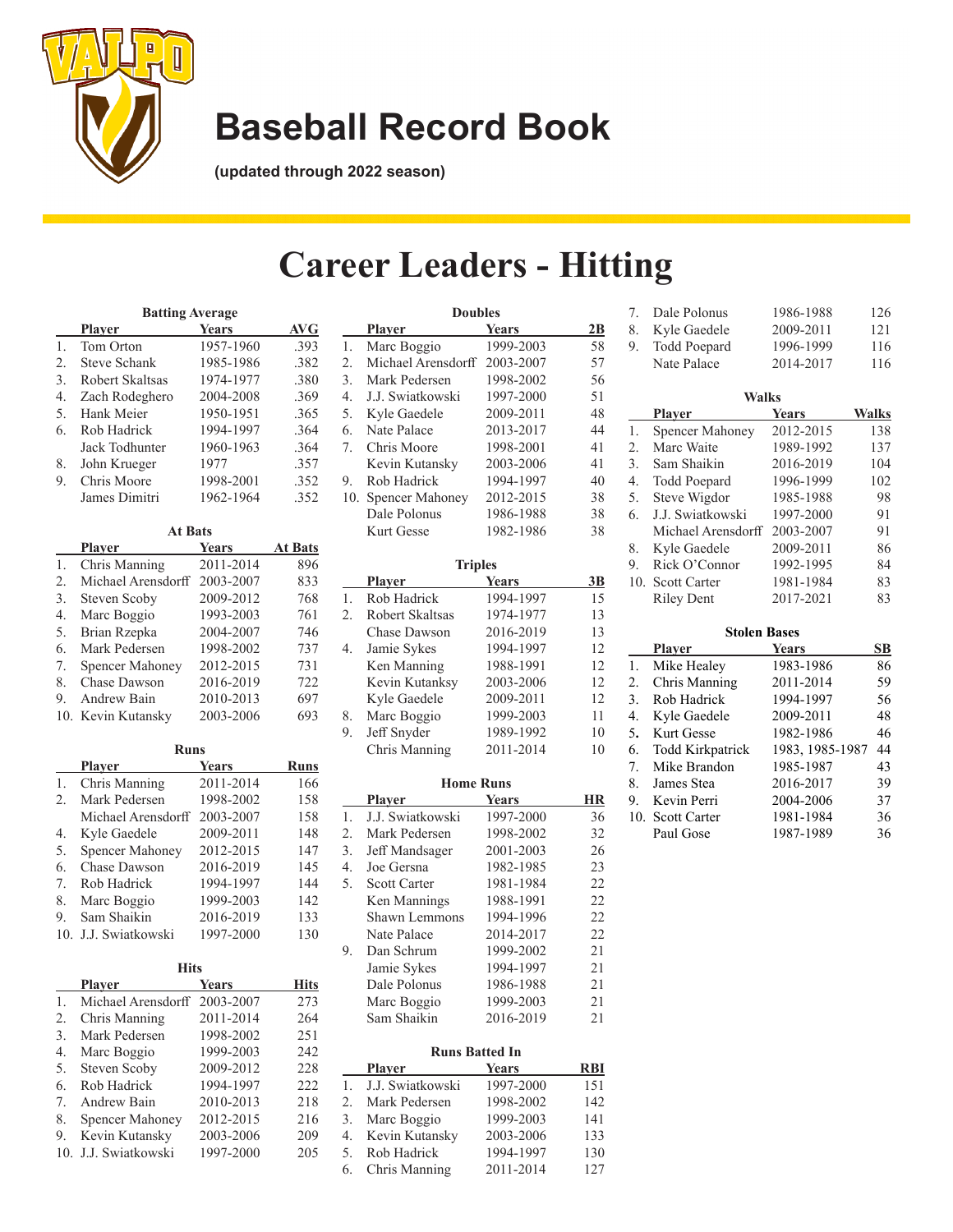

**(updated through 2022 season)**

### **Career Leaders - Pitching**

|                  | Wins                          |                        |             |  |  |  |
|------------------|-------------------------------|------------------------|-------------|--|--|--|
|                  | <b>Player</b>                 | <b>Years</b>           | Wins        |  |  |  |
| $\mathbf{1}$ .   | Tim Juran                     | 1969-1972              | 29          |  |  |  |
| 2.               | Tim Holmes                    | 1984-1987              | 27          |  |  |  |
| 3.               | John Grippi                   | 1984-1988              | 22          |  |  |  |
|                  | Dalton Lundeen                | 2013-2016              | 22          |  |  |  |
| 5.               | Dick Jones                    | 1965-1967              | 18          |  |  |  |
|                  | Matt Rohde                    | 1974-1976              | 18          |  |  |  |
|                  | <b>Bryce Shafer</b>           | 2008-2010              | 18          |  |  |  |
|                  | Jon Gulbransen                | 2008-2011              | 18          |  |  |  |
| 9.               | Tyler Deetjen                 | 2009-2012              | 17          |  |  |  |
|                  | 10. Barry Bruckman            | 1957-1960              | 16          |  |  |  |
|                  | Richard Beumer                | 1959-1962              | 16          |  |  |  |
|                  | Jon Robisch                   | 1961-1964              | 16          |  |  |  |
|                  | Carey Govert                  | 1973-1976              | 16          |  |  |  |
|                  | Tom Katula                    | 1982-1985              | 16          |  |  |  |
|                  | Joe Lazewski                  | 1995-1998              | 16          |  |  |  |
|                  | Sean Galiher                  | 1996-1999              | 16          |  |  |  |
|                  | Jim Pomeroy                   | 1996-1999              | 16          |  |  |  |
|                  |                               | <b>Innings Pitched</b> |             |  |  |  |
|                  | <b>Player</b><br><u>Sears</u> |                        | $_{\rm IP}$ |  |  |  |
| 1.               | Dalton Lundeen                | 2013-2016              | 347.1       |  |  |  |
| 2.               | Jon Gulbransen                | 2008-2011              | 327.1       |  |  |  |
| 3.               | Harvey Yergin                 | 2004-2007              | 314.2       |  |  |  |
| $\overline{4}$ . | Tyler Deetjen                 | 2009-2012              | 311.1       |  |  |  |
| 5.               | Tim Holmes                    | 1984-1987              | 291.2       |  |  |  |

6. John Grippi 1984-1988 286.0 7. Jon Tieman 2017-2021 283.1 8. Shawn Barker 1987-1990 281.2 9. Mario Losi 2014-2017 281.1 10. Tim Juran 1969-1972 274.2

|   |    | <b>Strikeouts</b>   |           |     |  |  |
|---|----|---------------------|-----------|-----|--|--|
|   |    | <b>Player</b>       | Years     | SO. |  |  |
|   | 1. | Tim Juran           | 1969-1972 | 371 |  |  |
|   | 2. | Jon Robisch         | 1961-1964 | 294 |  |  |
|   | 3. | Dalton Lundeen      | 2013-2016 | 275 |  |  |
| 2 | 4. | Jon Gulbransen      | 2008-2011 | 264 |  |  |
|   | 5. | Colin Fields        | 2019-2022 | 260 |  |  |
|   | 6. | Shawn Barker        | 1987-1990 | 253 |  |  |
|   | 7. | <b>Bryce Shafer</b> | 2008-2010 | 250 |  |  |
|   | 8. | Jon Tieman          | 2017-2021 | 244 |  |  |
|   |    | Tom Starck          | 2001-2004 | 222 |  |  |
|   |    | 10. Richard Beumer  | 1959-1962 | 217 |  |  |
|   |    |                     |           |     |  |  |

|    | <b>Saves</b>                 |            |    |  |  |  |  |
|----|------------------------------|------------|----|--|--|--|--|
|    | <b>Player</b>                | Years      | SV |  |  |  |  |
| 1. | Jarad Miller                 | 2008-2012  | 36 |  |  |  |  |
| 2. | Karch Kowalczyk              | 2010-2014  | 24 |  |  |  |  |
| 3. | Adam Knobel                  | 2002-2005  | 14 |  |  |  |  |
| 4. | Justin Craker                | 1998-2001  | 13 |  |  |  |  |
| 5. | Easton Rhodehouse 2017-pres. |            | 11 |  |  |  |  |
| 6. | Dallas Cawiezell             | 2005-2007  | 10 |  |  |  |  |
|    | Jon Tieman                   | 2017-2021  | 10 |  |  |  |  |
| 8. | Adam Paetznick               | 2001-2004  | 9  |  |  |  |  |
| 9. | Chip Pettit                  | 1993-1996  | 8  |  |  |  |  |
|    | <b>Bobby Nowak</b>           | 2022-pres. | 8  |  |  |  |  |

Will Hagel 2009-2012 .988

### **Career Leaders - Fielding**

| <b>Put Outs</b> |                       |              | <b>Assists</b> |                                 |              | <b>Fielding Percentage</b> |                     |               |      |
|-----------------|-----------------------|--------------|----------------|---------------------------------|--------------|----------------------------|---------------------|---------------|------|
|                 | <b>Player</b>         | <b>Years</b> | PO             | <b>Player</b>                   | <b>Years</b> |                            | <b>Player</b>       | Years         | FLD% |
|                 | 1. Todd Poepard       | 1996-1999    | 1,274          | <b>Spencer Mahoney</b>          | 2012-2015    | 559                        | 1. Mark Bredensen   | 1970-1972     | .995 |
|                 | 2. Michael Arensdorff | 2003-2007    | 1,265          | John Giusti<br>2.               | 2005-2008    | 488                        | 2. Mark Staudinger  | 1980-1983     | .994 |
|                 | 3. Nate Palace        | 2014-2017    | 1,153          | Chase Dawson<br>3.              | 2016-2019    | 459                        | <b>Brady Renfro</b> | $2021$ -pres. | .994 |
|                 | 4. John Loeffler      | 2012-2013    | 984            | Rick O'Connor<br>4 <sub>1</sub> | 1992-1995    | 424                        | 4. Ryan O'Gara      | 2008-2011     | .992 |
|                 | 5. Joe Luce           | 1990-1993    | 910            | Sam Shaikin<br>                 | 2016-2019    | 392                        | 5. Ray Coley        | 1967-1970     | .990 |
|                 | 6. Brandon Sadler     | 2001-2003    | 885            | Marc Boggio<br>6.               | 1999-2003    | 387                        | Todd Poepard        | 1996-1999     | .990 |
|                 | 7. Billy Cribbs       | 2009-2013    | 872            | Jeff Rickert                    | 2003-2007    | 378                        | Nate Palace         | 2014-2017     | .990 |
|                 | 8. Marc Waite         | 1989-1992    | 842            | Dale Polonus<br>8.              | 1986-1988    | 375                        | <b>Scott Kapers</b> | 2016-2018     | .990 |
|                 | 9. Ryan O'Gara        | 2008-2011    | 813            | Damon McCormick                 | 2008-2011    | 375                        | John Loeffler<br>9  | 2012-2013     | .989 |
|                 | 10. Steve Schank      | 1985-1986    | 801            | 10. Tanner Vavra                | 2012-2013    | 364                        | 10. Brandon Sadler  | 2001-2003     | .988 |